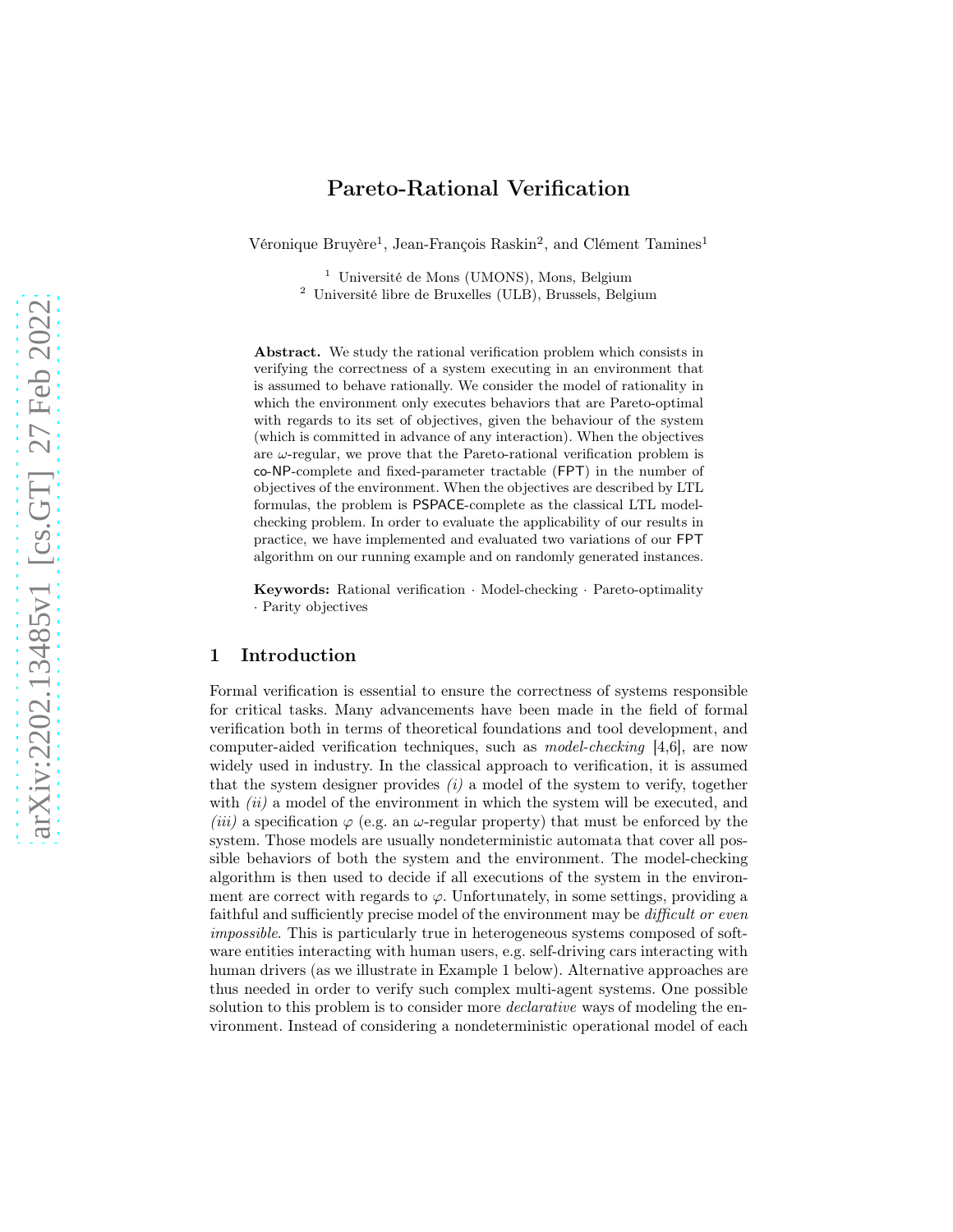agent composing the environment, in this paper, we propose instead to identify the objectives of those agents. We then consider only the behaviors of the environment that concur to those objectives, instead of all behaviors described by some nondeterministic model. We study the problem of rational verification: the system needs to be proven correct with regards to property  $\varphi$ , not in all the executions of the environment, but only in those executions that are rational with regards to the objectives of the environment.

There are several ways to model rationality. For instance, a famous model of rational behaviour for the agents is the concept of Nash equilibrium (NE) [\[30\]](#page-25-0). Some promising exploratory work exists in the literature, like in verification of non-repudiation and fair exchange protocols [27], planning of self-driving cars interacting with human drivers [33], or the automatic verification of an LTL specification in multi-agent systems that behave according to an NE [24]. Another classical approach is to model the environment as a single agent with multiple objectives. In that setting, trade-offs between (partially) conflicting objectives need to be made, and a rational agent will behave in a way to satisfy a Paretooptimal set of its objectives. Pareto-optimality and multi-objective formalisms have been considered in computer science, see for instance [32] and references therein, and in formal methods, see e.g. [2,8].

Nevertheless, we have only scratched the surface and there is a lack of a general theoretical background for marrying concepts from game theory and formal verification. This is the main motivation of our work: we consider a verification setting in which the system is fixed and its correctness with regards to a specification is evaluated relative to an environment that only executes behaviors that are Pareto-optimal with regards to its own objectives. In this setting, the Pareto-rational verification (PRV) problem is defined as follows. Given a game played on a graph G, an  $\omega$ -regular objective  $\Omega_0$  for the system, a (finite-memory) strategy  $\sigma$  for the system, and a set  $\{\Omega_1, \ldots, \Omega_t\}$  of  $\omega$ -regular objectives for the environment, decide if all behaviors in G under strategy  $\sigma$  that are  $\{\Omega_1, \ldots, \Omega_t\}$ -Pareto-optimal for the environment satisfy the objective  $\Omega_0$  of the system.

<span id="page-1-0"></span>

<span id="page-1-1"></span>Fig. 1. Traffic management at an intersection.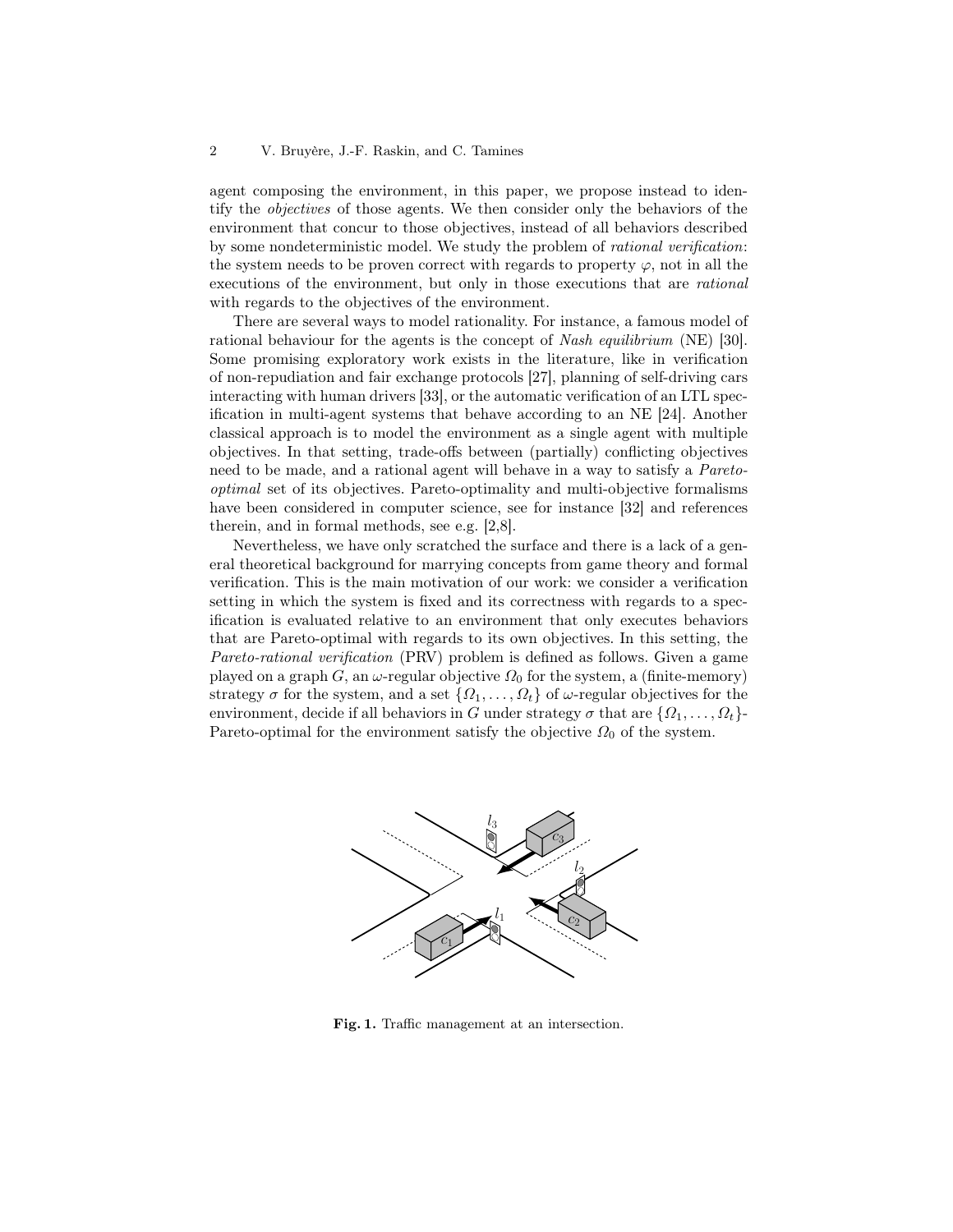Example 1. Consider Figure [1](#page-1-1) where three cars aim to cross straight ahead at an intersection managed by three traffic lights. Car  $c_1$  is a self-driving car seen as a system that interacts with an environment composed of two other cars  $(c_2$  and  $c_3$ , which can be self-driving or controlled by a human driver) and a traffic management system which controls the lights. The objective of car  $c_1$ is to eventually cross the intersection without accident. The environment has several objectives, such as eventually turning each light green, allowing cars to cross without accidents or making several cars cross at the same time. It is sound to ask that car  $c_1$  fulfils its objective whatever the rational behavior of the environment which satisfies a Pareto-optimal set of its objectives. This example is further developed later in the paper.

Technical Contributions We introduce the notion of Pareto-rational verification and consider two ways of specifying the objectives for the system and its environment: either using parity conditions (a canonical way to specify  $\omega$ -regular objectives) or with LTL formulas. Our technical results are as follows.

First, for the case of parity conditions, we prove that the PRV problem is fixed-parameter tractable (FPT) when we consider the number of objectives of the environment as a parameter (Theorem [1\)](#page-9-0). This result shows that we can reduce the PRV problem to a series of classical verification problems (each solvable in polynomial time), one for each Pareto-optimal payoff for the environment. In the worst-case, this set of Pareto-optimal payoffs can be exponential in the number of objectives of the environment. But as this number is expected to be limited in practice, our FPT result is of practical relevance.

We further propose two approaches to implement efficiently this FPT result. The first optimizes the construction of the set of Pareto-optimal payoffs for the environment, while the second is a counterexample-based algorithm that builds an under-approximation of the set of Pareto-optimal payoffs on demand.

Second, we provide the exact complexity of the PRV problem: it is co-NPcomplete for parity objectives (Theorem [2\)](#page-12-0) and it is PSPACE-complete when objectives are described using LTL formulas (Theorem [3\)](#page-17-0).

Third, we have implemented the two variations of our FPT algorithm, and compared their performances on a series of instances generalizing Example [1](#page-1-0) as well as on a family of randomly generated benchmarks.

Related Work Several fundamental results have been obtained on multi-player games played on graphs where the objectives of the players are Boolean or quantitative (see e.g. the book chapter [\[23\]](#page-25-1) or the surveys [7[,9,](#page-23-0)10]). Several notions of rational behavior of the players have been studied such as NE, subgame perfect equilibria (SPE) [\[34\]](#page-25-2), secure equilibria [14], or profiles of admissible strategies [5]. The existing results in the literature are mainly focused on the existence of equilibria or the synthesis of such equilibria when they exist. Multidimensional energy and mean-payoff objectives for two-player games played on graphs have been studied in [13,36,37] and the Pareto curve of multidimensional mean-payoff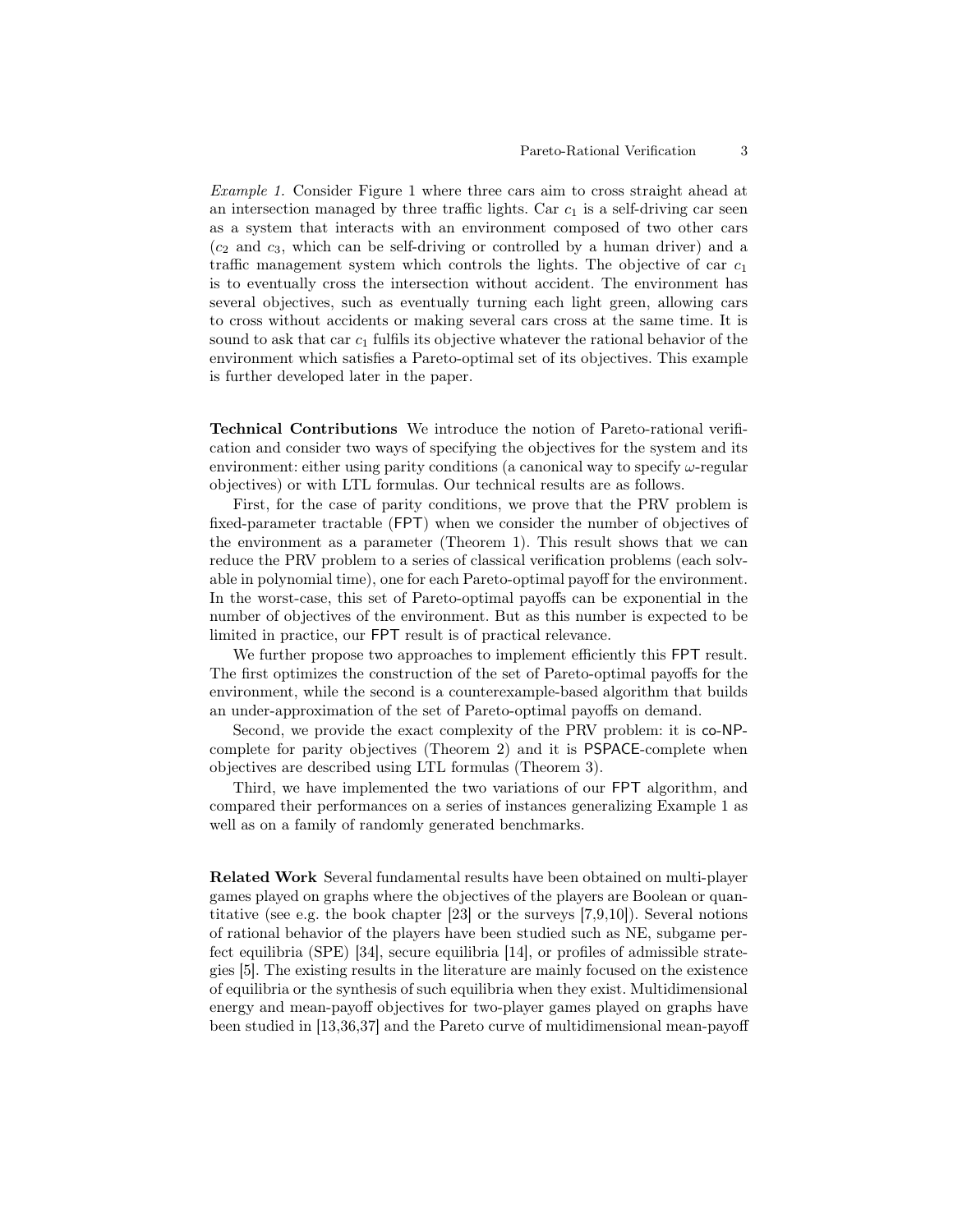games has been studied in [8]. Two-player games with heterogeneous multidimensional quantitative objectives have been investigated in [11].

Recent results are concerned with the synthesis of strategies for a system in a way to satisfy its objective when facing an environment that is assumed to behave rationally with respect to the objectives of all his components. In [\[21](#page-24-0)[,28\]](#page-25-3), the objectives are expressed as LTL formulas and the considered models of rationality are NEs or SPEs. Algorithmic questions about this approach are studied in [\[16\]](#page-24-1) for different types of  $\omega$ -regular objectives. In [12], the objectives are  $\omega$ -regular and the environment is assumed to behave rationally by playing in a way to obtain Pareto-optimal payoffs with respect to its objectives. We consider the concepts of [12] as a foundation for Pareto-rational verification.

The previously mentioned results all deal with the existence or the synthesis of solutions. Rational verification (instead of synthesis) is studied in [24] (see also the survey [1]), where the authors study how to verify a given specification for a multi-agent system with agents that behave rationally according to an NE when all objectives are specified by LTL formulas. They prove that this problem is 2EXPTIME-complete and design an algorithm that reduces this problem to solving a collection of parity games. This approach is implemented in the Equilibrium Verification Environment tool. In this paper, we study Pareto-optimality as a model of rationality instead of the concepts of NE or SPE. Our framework is more tractable as the PRV problem is PSPACE-complete for LTL specifications.

Structure of the Paper In Section [2,](#page-3-0) we recall some classical notions about games played on graphs and we introduce the PRV problem. We also solve this problem for Example [1.](#page-1-0) In section [3,](#page-9-1) we prove that the PRV problem is in FPT when the objectives are parity conditions. We then detail two variations of this FPT algorithm. The PRV problem is proved to be co-NP-complete for parity objectives in Section [4](#page-12-1) and PSPACE-complete for objectives defined by LTL formulas in Section [5.](#page-17-1) In Section [6,](#page-18-0) we evaluate the two variations of the FPT algorithm on instances generalizing Example [1](#page-1-0) as well as on on randomly generated instances. The last section contains a conclusion.

# <span id="page-3-0"></span>2 Preliminaries and Pareto-Rationality

#### 2.1 Preliminaries

**Game Arena** A *game arena* is a tuple  $G = (V, V_0, V_1, E, v_0)$  where  $(V, E)$  is a finite directed graph such that: (i) V is the set of vertices and  $(V_0, V_1)$  forms a partition of V where  $V_0$  (resp.  $V_1$ ) is the set of vertices controlled by Player 0 (resp. Player 1), *(ii)*  $E \subseteq V \times V$  is the set of edges such that each vertex v has at least one successor  $v'$ , i.e.,  $(v, v') \in E$ , and  $(iii) v_0 \in V$  is the initial vertex. We denote by |G| the number of vertices of G. A sub-arena G' with a set  $V' \subseteq V$  of vertices and initial vertex  $v'_0 \in V'$  is a game arena defined from G as expected. A single-player game arena is a game arena where  $V_1 = V$  and  $V_0 = \emptyset$ .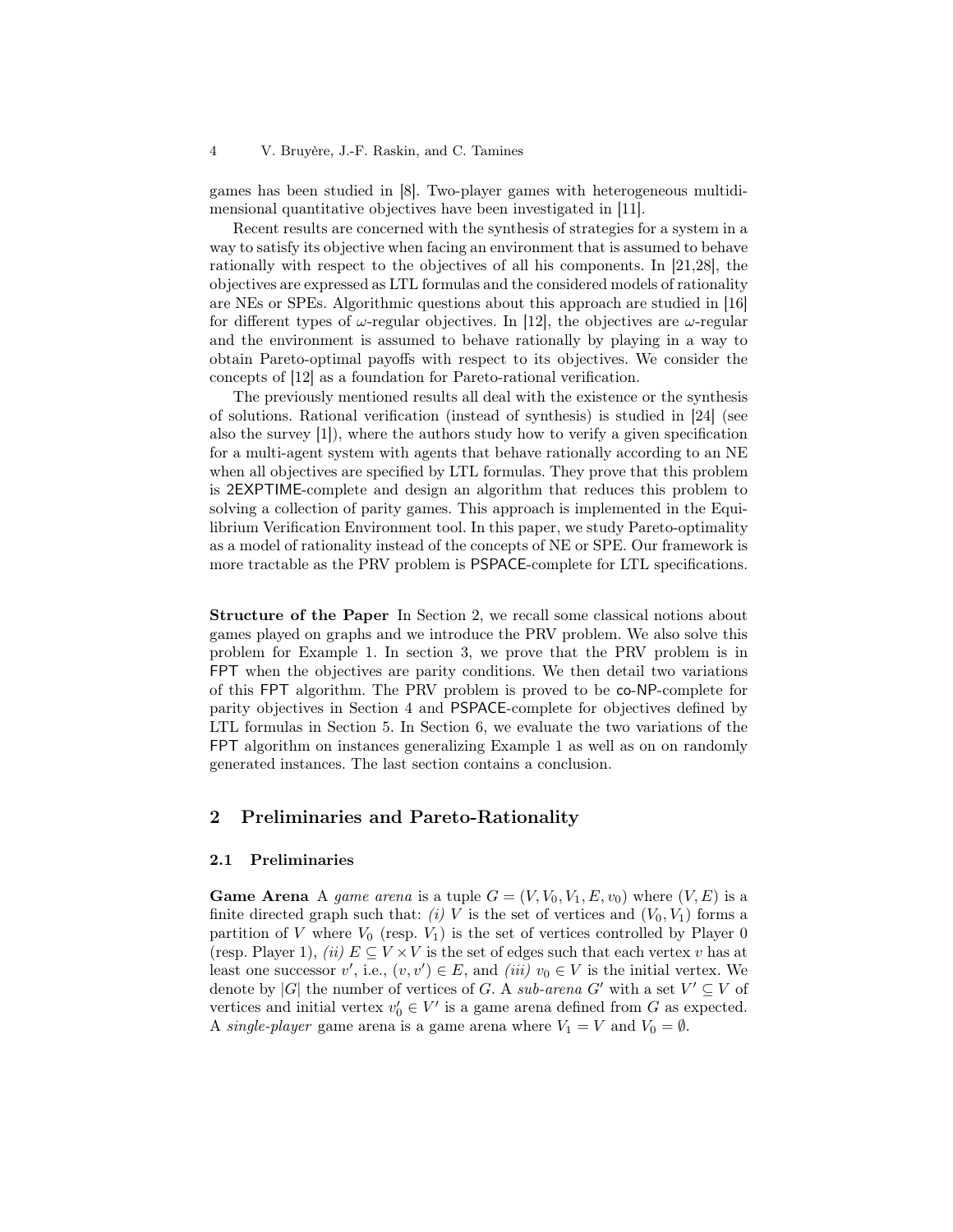**Plays** A *play* in a game arena G is an infinite sequence of vertices  $\rho = v_0v_1 \cdots \in$  $V^{\omega}$  such that it starts with the initial vertex  $v_0$  and  $(v_j, v_{j+1}) \in E$  for all  $j \in \mathbb{N}$ . *Histories* in G are finite sequences  $h = v_0 \dots v_j \in V^+$  defined similarly. The set of plays in G is denoted by  $\mathsf{Plays}_G$  and the set of histories (resp. histories ending with a vertex in  $V_i$ ) is denoted by Hist<sub>G</sub> (resp. Hist<sub>G,i</sub>). Notations Plays, Hist, and  $Hist_i$  are used when G is clear from the context. The set of vertices occurring (resp. occurring infinitely often) in a play  $\rho$  is written  $\text{Occ}(\rho)$  (resp.  $\text{Inf}(\rho)$ ).

**Strategies** A strategy  $\sigma_i$  for Player i is a function  $\sigma_i$ : Hist<sub>i</sub>  $\rightarrow$  V assigning to each history  $hv \in \mathsf{Hist}_i$  a vertex  $v' = \sigma_i(hv)$  such that  $(v, v') \in E$ . It is finite-memory if it can be encoded by a Moore machine  $\mathcal{M}$  [\[22\]](#page-24-2) (the strategy only needs finite information on all histories, which is recorded in the Moore machine). Given a strategy  $\sigma_i$  of Player i, a play  $\rho = v_0v_1 \dots$  is consistent with  $\sigma_i$  if  $v_{j+1} = \sigma_i(v_0 \dots v_j)$  for all  $j \in \mathbb{N}$  such that  $v_j \in V_i$ . Consistency is naturally extended to histories. The set of plays (resp. histories) consistent with strategy  $\sigma_i$  is written Plays $_{\sigma_i}$  (resp. Hist $_{\sigma_i}$ ).

**Objectives** An *objective* for Player i is a set of plays  $\Omega \subseteq$  Plays. A play  $\rho$ satisfies the objective  $\Omega$  if  $\rho \in \Omega$ . The *opposite objective* of  $\Omega$  is written  $\overline{\Omega} =$ Plays  $\setminus \Omega$ . Let  $c: V \to \{0, \ldots, d\}$  be a function called a priority function which assigns an integer to each vertex in the arena (we assume that  $d$  is even). The set of priorities occurring infinitely often in a play  $\rho$  is  $\text{Inf}(c(\rho)) = \{c(v) \mid v \in \text{Inf}(\rho)\}.$ The parity objective Parity $(c) = \{ \rho \in$  Plays  $| \min(\text{Inf}(c(\rho))) \text{ is even} \}$  asks that the minimum priority visited infinitely often be even. It holds that the opposite objective  $\overline{\Omega}$  of a parity objective  $\Omega$  is again a parity objective (the priority function  $\bar{c}$  of  $\Omega$  is such that  $\bar{c}(v) = c(v) + 1$  for all  $v \in V$ ).

Lattices and Antichains A *complete lattice* is a partially ordered set  $(S, \leq)$ where S is a set,  $\leq \subseteq S \times S$  is a partial order on S, and for every pair of elements  $s_1, s_2 \in S$ , their greatest lower bound and their least upper bound both exist. A subset  $A \subseteq S$  is an *antichain* if all of its elements are pairwise incomparable with respect to  $\leq$ . Given  $T \subseteq S$  and an antichain  $A \subseteq S$ , we denote by  $[T]$  the set of maximal elements of T (which is thus an antichain) and by  $\downarrow^{\leq} A$  the set of all elements  $s \in S$  for which there exists some  $s' \in A$  such that  $s < s'$ . Given two antichains  $A, A' \subseteq S$ , we write  $A \subseteq A'$  when for all  $s \in A$ , there exists  $s' \in A'$ such that  $s \leq s'$ , and we write  $A \sqsubset A'$  when  $A \sqsubseteq A'$  and  $A \neq A'$ .

### 2.2 Pareto-Rational Verification

We recall the class of two-player games considered in this paper. We then present a problem on those games called the Pareto-rational verification problem.

**Stackelberg-Pareto Games** A *Stackelberg-Pareto game* [12] (SP game)  $\mathcal{G} =$  $(G, \Omega_0, \Omega_1, \ldots, \Omega_t)$  is composed of a game arena G, an objective  $\Omega_0$  for Player 0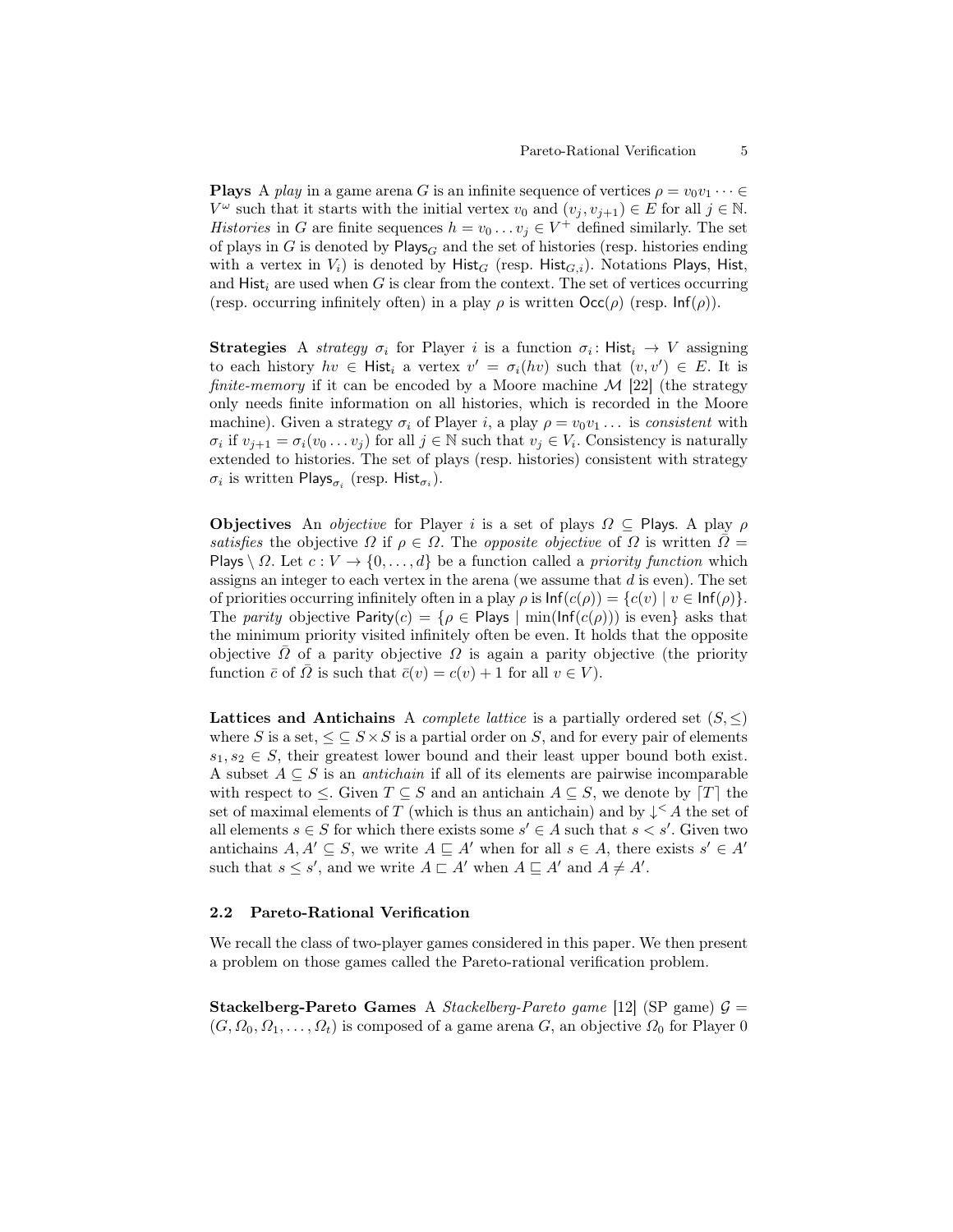and  $t \geq 1$  objectives  $\Omega_1, \ldots, \Omega_t$  for Player 1. An SP game where all objectives are parity objectives is called a parity SP game.

**Payoffs in SP Games** The *payoff* of a play  $\rho \in$  Plays corresponds to the vector of Booleans  $\mathsf{pay}(\rho) \in \{0,1\}^t$  such that for all  $i \in \{1,\ldots,t\}$ ,  $\mathsf{pay}_i(\rho) = 1$  if  $\rho \in \Omega_i$ , and  $\textsf{pay}_i(\rho) = 0$  otherwise. Note that we omit to include the objective of Player 0 when discussing the payoff of a play. Instead we say that a play  $\rho$ is won by Player 0 if  $\rho \in \Omega_0$  and we write won $(\rho) = 1$ , otherwise it is lost by Player 0 and we write  $\text{won}(\rho) = 0$ . We write  $(\text{won}(\rho), \text{pay}(\rho))$  the *extended payoff* of  $\rho$ . A payoff p (resp. extended payoff  $(w, p)$ ) is *realizable* is there exists a play  $\rho \in$  Plays such that  $\text{pay}(\rho) = p$  (resp. (won( $\rho$ ),  $\text{pay}(\rho) = (w, p)$ ).

We consider the following partial order on payoffs. Given two payoffs  $p =$  $(p_1, \ldots, p_t)$  and  $p' = (p'_1, \ldots, p'_t)$  such that  $p, p' \in \{0, 1\}^t$ , we say that  $p'$  is larger than p and write  $p \leq p'$  if  $p_i \leq p'_i$  for all  $i \in \{1, ..., t\}$ . Moreover, when it also holds that  $p_i < p'_i$  for some i, we say that p' is *strictly larger* than p and we write  $p < p'$ . Notice that the pair  $({0, 1}<sup>t</sup>, \leq)$  is a complete lattice with size  $2<sup>t</sup>$  and the size of any antichain on  $({0,1}^t,{\leq})$  is thus upper bounded by  $2^t$ . Figure [2](#page-5-0) depicts the lattice of payoffs for  $t = 3$  objectives. The sets  $A = \{(0, 1, 1), (1, 1, 0)\}\$ and  $A' = \{(0,1,0)\}\$ are two antichains such that  $A' \sqsubset A$  and  $\downarrow \leq A$  is composed of the payoffs in bold.



<span id="page-5-0"></span>Fig. 2. The lattice of payoffs for  $t = 3$  objectives.

Pareto-Rational Verification Problem Given an SP game  $G =$  $(G, \Omega_0, \Omega_1, \ldots, \Omega_t)$  and a strategy  $\sigma_0$  of Player 0, we can consider the set of payoffs of plays consistent with  $\sigma_0$  which are *Pareto-optimal*, i.e., maximal with respect to  $\leq$ . We write this set  $P_{\sigma_0} = \max\{\text{pay}(\rho) \mid \rho \in \text{Plays}_{\sigma_0}\}.$  Notice that this set is an antichain. In this paper, we want to study the following verification problem: given a strategy  $\sigma_0$  of Player 0 that is finite-memory, is it the case that every play in  $\mathsf{Plays}_{\sigma_0}$  with a Pareto-optimal payoff satisfies the objective of Player 0. In order to solve this problem, we consider the Cartesian product  $G \times \mathcal{M}$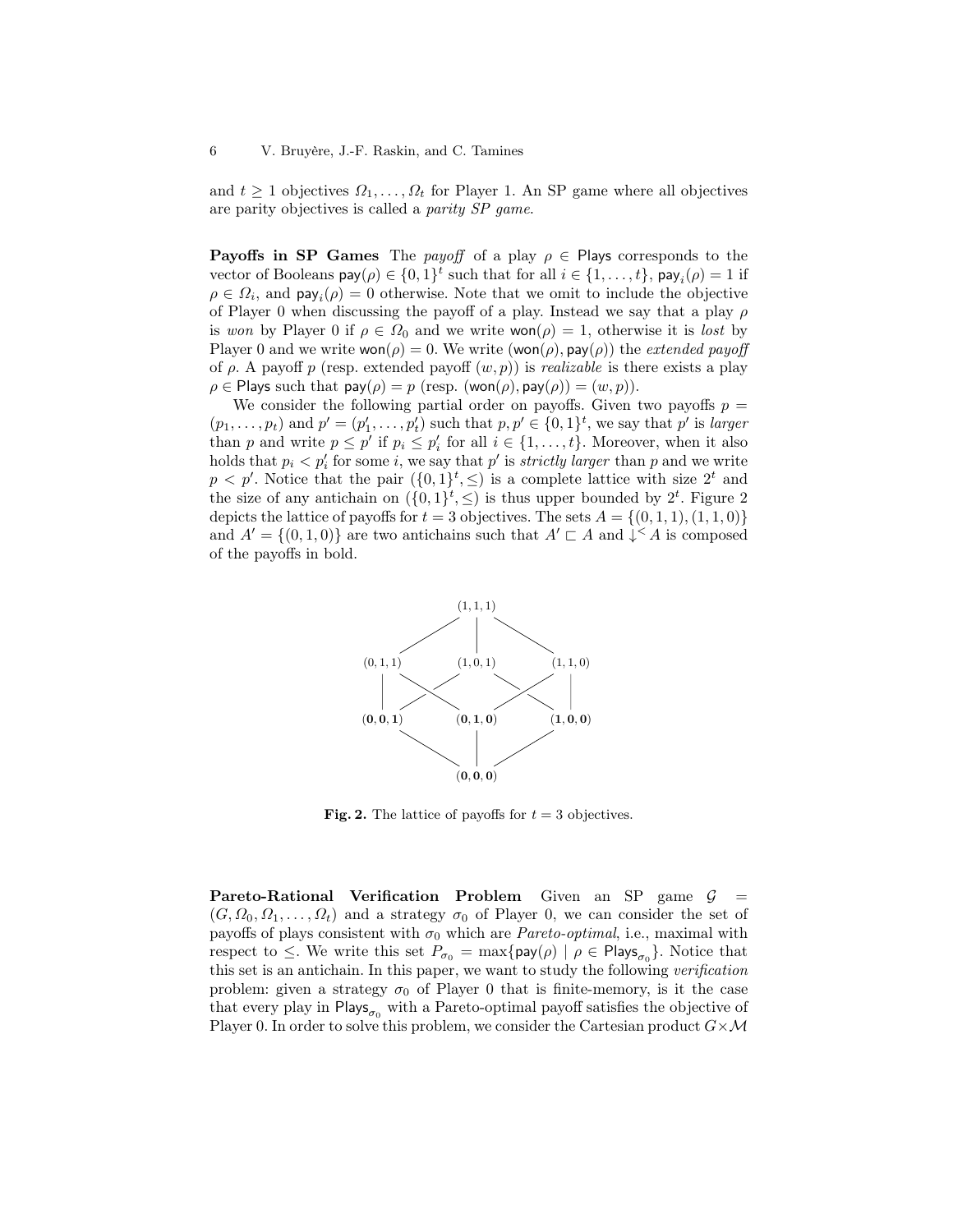of the arena with the Moore machine M for the strategy  $\sigma_0$ , which is a finite graph whose infinite paths (starting from the initial vertex  $v_0$ ) are exactly the plays consistent with  $\sigma_0$ . This graph can be seen as a single-player game arena G' as every vertex of Player 0 only has a single successor. Our verification problem is formulated as follows, where we write  $P_{G'} = \max\{pay(\rho) \mid \rho \in \text{Play}_{G'}\}\$  for the set of Pareto-optimal payoffs of plays in  $G'$  (instead of  $P_{\sigma_0}$  in  $G$ ).

<span id="page-6-1"></span>**Definition 1.** Let  $G$  be a single-player SP game with arena  $G$ . The Paretorational verification problem (PRV problem) is to decide whether every play  $\rho$ in G such that  $\text{pay}(\rho) \in P_G$  satisfies the objective of Player 0.

In the sequel, we say that a play  $\rho \in$  Plays is Pareto-optimal if its payoff  $pay(\rho)$  is in  $P_G$ . Let us mention that our verification problem is related to the Stackelberg-Pareto Synthesis problem introduced in [12]. This synthesis problem asks, given a two-player SP game, whether there exists a strategy  $\sigma_0$  for Player 0 such that every play in  $\mathsf{Plays}_{\sigma_0}$  with a Pareto-optimal payoff satisfies the objective of Player 0. This problem is solved in [12] for parity objectives and reachability objectives where it is shown that finite-memory strategies are sufficient for Player 0 to have a solution to the problem.



<span id="page-6-0"></span>Fig. 3. The single-player arena G of the intersection example.

Example 2. We now develop Example [1](#page-1-0) into a proper instance of the PRV problem. We assume that the behavior of Player 0, the system which controls car  $c_1$ , is to cross ahead when light  $l_1$  is green and the intersection is clear of accidents (this behavior is fixed, and committed in advance). The single-player arena G which describes the possible behaviors of the environment given this behavior of the system is described in Figure [3.](#page-6-0) When a play reaches a vertex in the arena, its content highlights whether the lights are red  $(0)$  or green  $(1)$  and whether the cars are waiting (0) or have tried to cross (1) at that point in the play. For simplicity, we assume that car  $c_2$  (resp.  $c_3$ ) tries to cross ahead when light  $l_2$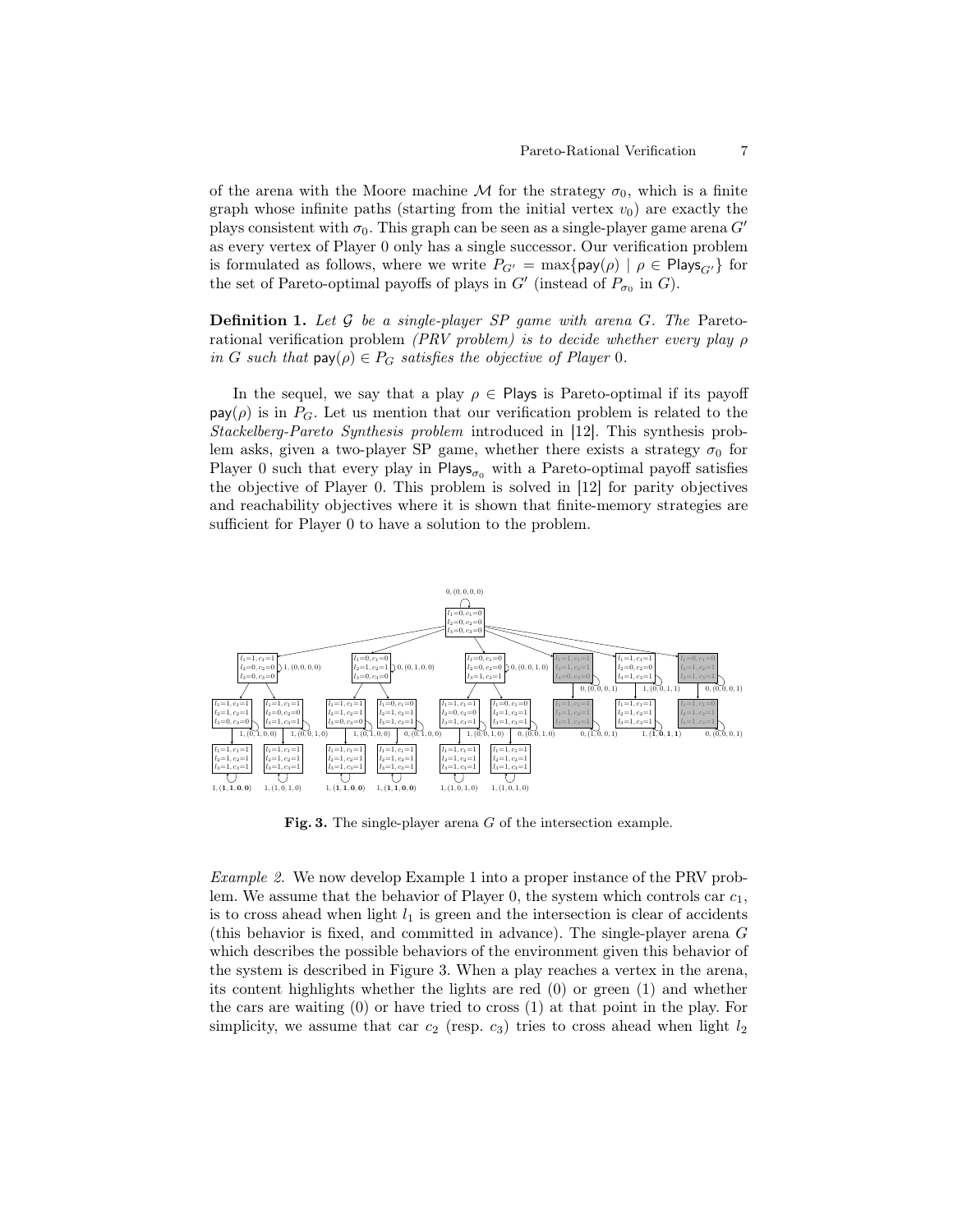8 V. Bruyère, J.-F. Raskin, and C. Tamines

(resp.  $l_3$ ) turns green, that two lights can only be turned green at the same time if none of the lights are already green, and that once a light is green it stays so.

In the initial vertex, all lights are red and the cars are waiting. Player 1 can decide to turn zero, one or two lights green. Notice that if lights  $l_1$  and  $l_2$  or  $l_2$ and  $l_3$  are turned green at the same time, an accident occurs as the corresponding cars are on crossing paths (we highlight vertices where this occurs in gray).

The objective  $\Omega_0$  of Player 0 is to eventually cross the intersection without accident. The first objective of Player 1 is to ensure that no car waits infinitely often. The second (resp. third) objective of Player 1 is satisfied if car  $c_2$  (resp.  $c_3$ ) crosses the intersection before  $c_3$  (resp.  $c_2$ ) without accident. Finally, the fourth objective of Player 1 is satisfied if more than one car crosses at the same time.

It is easy to see that the single-player SP game  $(G, \Omega_0, \Omega_1, \ldots, \Omega_4)$  is a positive instance of the SPS problem. For clarity, instead of specifying the parity objectives directly, we instead display the extended payoff of a play close to the edge on which it eventually loops. There are two Pareto-optimal payoffs in G (highlighted in bold). First, if Player 1 turns both lights  $l_1$  and  $l_3$  green first, and then light  $l_2$  then the payoff he obtains is  $(1, 0, 1, 1)$  as no car waits infinitely often, as car  $l_3$  crosses first and as two cars have crossed at the same time. The second Pareto-optimal payoff is  $(1, 1, 0, 0)$  and occurs when Player 1 turns all lights green one at a time and turns light  $l_2$  green before  $l_3$ .

### <span id="page-7-1"></span>2.3 Payoff Realizability

In order to study the PRV problem, we need to check, given a single-player parity SP game, for the existence of a play  $\rho$  with a payoff (or extended payoff) satisfying certain constraints. Let us first explain how to check whether there exists a play with a payoff (larger or) equal to a given payoff  $p$ .

<span id="page-7-0"></span>**Proposition 1.** Let G be a parity SP game with  $|G|$  the number of vertices of its arena G, t the number of objectives of Player 1, and  $d = \max_{i \in \{1,\ldots,t\}} d_i$  the maximum of all maximum priorities  $d_i$  according to each parity objective  $\Omega_i$ .

- $-$  The existence of a play  $\rho$  with payoff p can be decided in polynomial time  $\mathcal{O}(f(|G|, t, d)).$
- The existence of a play  $\rho$  with payoff  $pay(\rho) > p$  can be decided in polynomial time  $\mathcal{O}(f(|G|, t', d))$  where t' is the number of objectives satisfied in p.

*Proof.* We start with the first statement. Deciding the existence of a play  $\rho \in$ Plays with  $\text{pay}(\rho) = p$  can be performed as follows. We want to decide the existence of a play in  $G$  which satisfies the intersection of parity objectives  $\bigcap_{i=1}^t \Omega'_i$  where  $\Omega'_i = \Omega_i$  if  $p_i = 1$  and  $\Omega'_i = \overline{\Omega}_i$  otherwise. That is, to decide the existence of a play that satisfies the objectives which are satisfied in the payoff  $p$  and that does not satisfy those which are not. To do so, we use the following results. We recall that given q pairs of sets  $(E_1, F_1), \ldots, (E_q, F_q)$  such that  $E_i, F_i \subseteq V$  with  $i \in \{1, ..., q\}$ , the Streett objective asks that for every pair  $(E_i, F_i)$  if  $F_i$  is visited infinitely often then  $E_i$  is also visited infinitely often.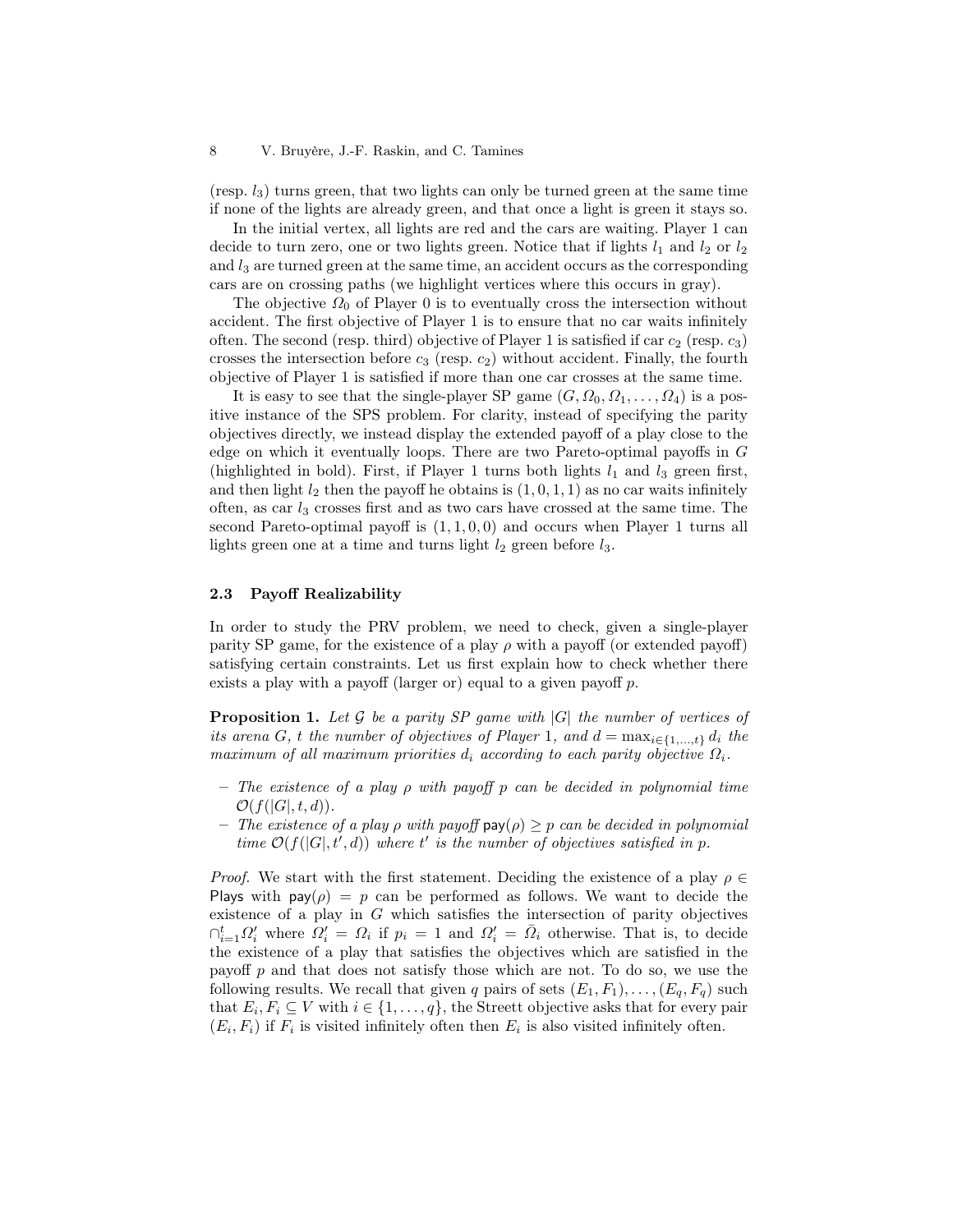- Checking for the existence of a play which satisfies a Streett objective in a single-player arena G has the same complexity as the emptiness check problem for a Streett automaton. The latter check can be solved in polynomial time  $\mathcal{O}((|G|^2 + b) \cdot \min(|G|, q))$  with q the number of Streett pairs  $(E_i, F_i)$ and  $b = \sum_{i=1}^{q} |E_i| + |F_i|$  [25,29]. Notice that  $b \leq 2q \cdot |G|$ .
- $-$  The conjunction of  $t$  parity objectives can be expressed as a Streett objective with  $q = \sum_{i=1}^{t} d_i/2$  pairs, with  $d_i$  the maximal priority for objective  $\hat{Q}_i$  [15].

Therefore, it follows that we can encode the conjunction of parity objectives corresponding to payoff  $p$  into a Streett objective and decide the existence of a play which satisfies this objective. This is done in  $\mathcal{O}((|G|^2 + 2q \cdot |G|) \cdot \min(|G|, q))$ with  $q = \sum_{i=1}^{t} d_i/2$ . Parameter q is polynomial in the number t of objectives of Player 1 and the maximum priority  $d = \max_{i \in \{1, ..., t\}} d_i$  according to each parity objective. We shortly denote this polynomial time complexity by  $\mathcal{O}(f(|G|, t, d)).$ 

We now proceed to the second statement. Deciding the existence of a play  $\rho$ with  $pay(\rho) > p$  can be performed as in the first statement. The only difference is that we now consider the following conjunction of parity objectives:  $\cap_{p_i=1} \Omega_i$ . We therefore have the same complexity  $\mathcal{O}(f(|G|, t', d))$  where t is replaced by t' equal to the number of objectives satisfied in payoff p. □

<span id="page-8-0"></span>The algorithms discussed in this paper also rely on variations of the existence checks described in Proposition [1,](#page-7-0) which we briefly discuss below.

*Remark 1.* (i) Let p be a payoff for which we already know that there exists no play  $\rho'$  in G with  $\text{pay}(\rho') > p$ . It follows that checking whether there exists a play  $\rho$  such that  $\text{pay}(\rho) = p$  amounts to checking whether there exists such a play with  $\textsf{pay}(\rho) \geq p$ . It is more efficient to perform this second check instead of the first as indicated in Proposition [1](#page-7-0) (since  $t' \leq t$ ).

(ii) When a payoff  $p$  is realizable, it is useful to check whether it is Paretooptimal. This can be done as follows in polynomial time. We consider the set of payoffs  $\{(p_1, \ldots, p_{i-1}, 1, p_{i+1}, \ldots, p_t) \mid i \in \{1, \ldots, t\}$  such that  $p_i = 0\}$ , that is all possible payoffs which satisfy exactly one more objective than p. The maximal number of such payoffs  $p'$  is t, and for each  $p'$  we check the existence of a play with a payoff larger than or equal to  $p'$  in polynomial time using Proposition [1.](#page-7-0)

 $(iii)$  Given an antichain  $A$  of payoffs, another useful check is whether there exists a play  $\rho$  such that  $\text{pay}(\rho) \notin \downarrow^{\leq} A$ . This is equivalent to check whether there exists a play  $\rho$  such that for all  $p \in A$ , either pay $(\rho)$  is larger than or equal to p or  $\text{pay}(\rho)$  is incomparable to p, i.e.  $\rho$  satisfies the objective  $\wedge_{p\in A}((\wedge_{p_i=1}Q_i) \vee (\vee_{p_i=0}Q_i)).$  The latter objective can be translated into a Boolean combination of Büchi and co-Büchi objectives. The class of automata with this kind of objective is introduced in [20] where the non-emptiness problem is proved to be NP-complete (but polynomial in the size of the automaton).

(iv) Finally, deciding the existence of a play with extended payoff  $(w, p)$  can be done in polynomial time by adding an objective to the conjunction in the proof of Proposition [1.](#page-7-0)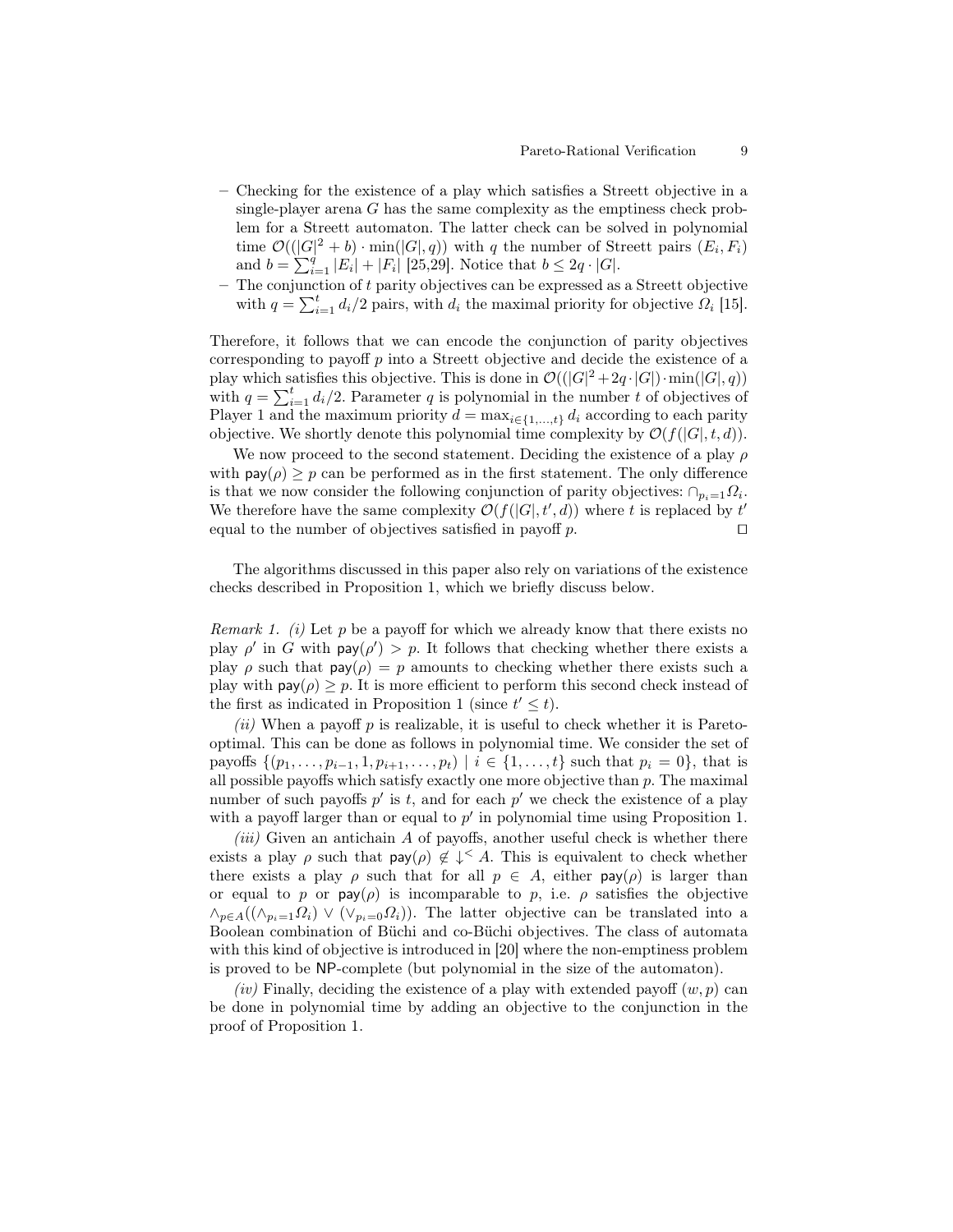10 V. Bruyère, J.-F. Raskin, and C. Tamines

# <span id="page-9-1"></span>3 Fixed-Parameter Complexity

In this section, we show that the PRV problem is in FPT for parity SP games. We refer the reader to [\[18\]](#page-24-3) for the concept of fixed-parameter complexity. We first provide a naive FPT algorithm that we later optimize in two different ways.

<span id="page-9-0"></span>**Theorem 1.** Given a one-player parity SP game G with objective  $\Omega_0$  for Player 0 and objectives  $\{\Omega_1, \ldots, \Omega_t\}$  for Player 1, deciding whether this instance of the SPS problem is positive is in FPT for parameter t, with an algorithm in  $\mathcal{O}(2^t \cdot f(|G|, t, d))$  where f is the polynomial that bounds the complexity of the checking procedure of Proposition [1.](#page-7-0)

Proof. Deciding whether an instance of the PRV problem is positive works in two steps. First, in order to compute the set  $P_G$  of Pareto-optimal payoffs in G, the algorithm considers every possible payoff  $p \in \{0,1\}^t$  and checks for the existence of a play  $\rho$  such that  $\text{pay}(\rho) = p$ . If such a play is found, the payoff  $p$  is added to a set of realizable payoffs. This allows the algorithm to know the set T of realizable payoffs in G and thus to compute the antichain  $P_G = [T]$ of Pareto-optimal payoffs. Second, the algorithm checks for the existence of a Pareto-optimal play that is losing for Player 0. In case of existence, the instance of the PRV problem is negative, otherwise it is positive. As stated in Proposition [1](#page-7-0) and Remark  $1(iv)$ , the existence of a play realizing a specific (extended) payoff can be decided in polynomial time. In the first step, this existence check is performed  $2<sup>t</sup>$  times, one for each payoff in the lattice. In the second step, this existence check is done for an extended payoff  $\mathcal{O}(2<sup>t</sup>)$  times, once for each payoff of the antichain  $P_G$ . Overall, this algorithm therefore exhibits the expected FPT complexity for parameter t with an algorithm in  $\mathcal{O}(2^t \cdot f(|G|, t, d)).$ 

Antichain Optimization Approach We now discuss how to modify the naive FPT algorithm in order to improve its performance in practice (see Algorithm [1\)](#page-10-0). First, notice that the naive algorithm computes the set  $P_G$  by considering every possible payoff one by one. In practice, this can be avoided by going through the lattice of payoffs starting from the maximal payoff  $(1, \ldots, 1)$  and going down level by level in the lattice while testing for the existence of a play realizing a payoff. If a payoff is found to be realizable, the algorithm needs not consider the payoffs which are strictly smaller as they cannot be Pareto-optimal. In Algorithm [1,](#page-10-0) the currently known part of  $P_G$  is stored in an antichain A and the future potential elements of  $P_G$  are stored in a queue Q. The proposed improvement is implemented in line 13 where a payoff  $p^*$  is added to the queue only if it has not been added yet and no payoff strictly larger has been deemed realizable. Since it may be the case that such a larger payoff be found realizable after  $p^*$  is added to  $Q$ , this check is repeated in line 5. Notice that we only add payoffs  $p^*$  strictly smaller than  $p$  by one objective to the queue in order to descend level-by-level.

Second, the naive algorithm proceeds in two steps, first computing the set  $P_G$  and then checking that there does not exist a play with a payoff in  $P_G$  that is losing for Player 0. In practice, merging the two steps allows the algorithm to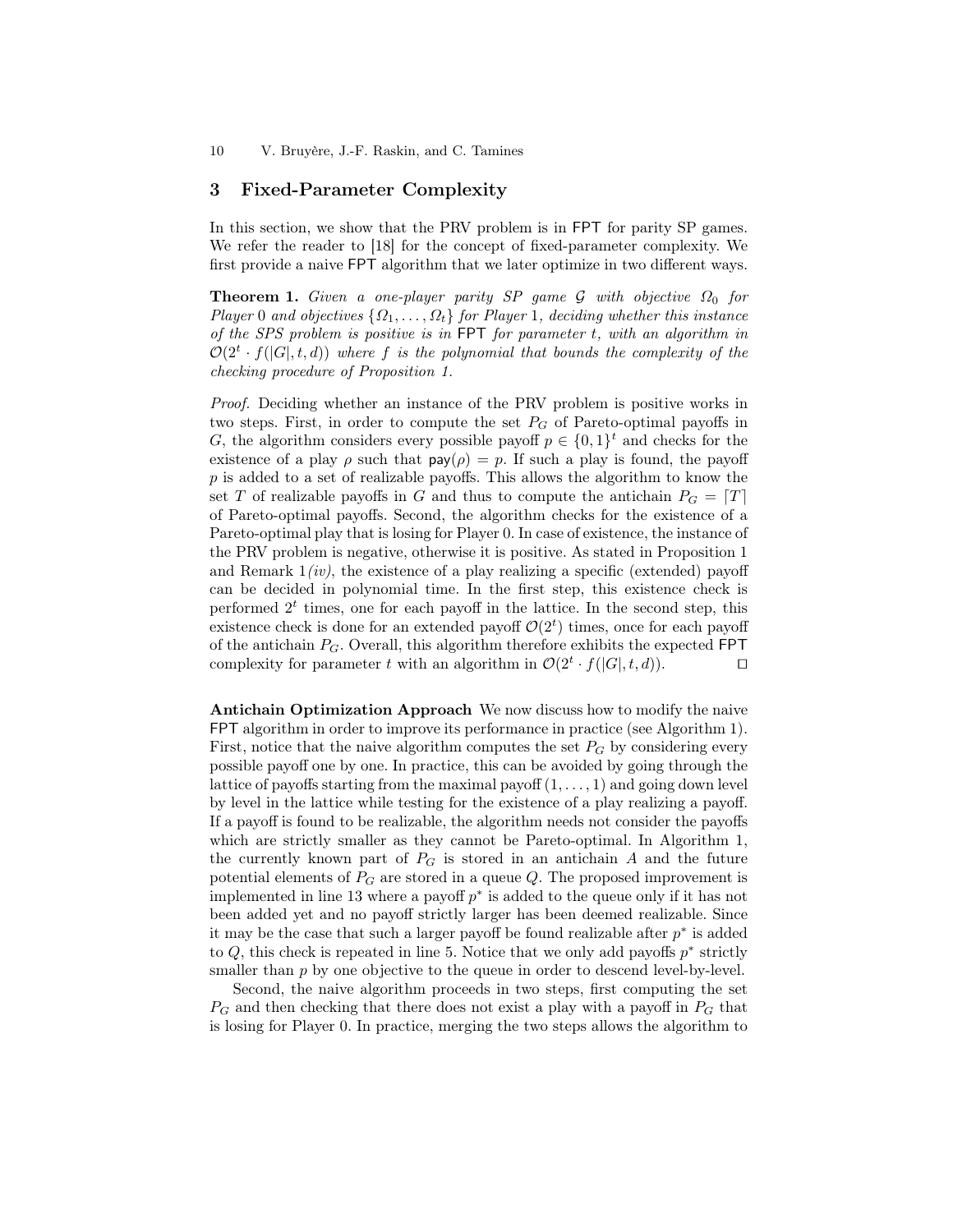Algorithm 1: Antichain optimization algorithm for the PRV problem.

Input: A single-player parity SP game. Output: Whether the instance of the PRV problem is positive. 1  $Q \leftarrow \{(1, \ldots, 1)\}$  $2 A \leftarrow \emptyset$ 3 while  $Q$  is not empty  $\bf{do}$ 4  $p \leftarrow Q$ .dequeue() 5 if  $p \notin \downarrow \leq A$  then 6 if  $\exists \rho \in$  Plays such that  $\text{pay}(\rho) = p$  then 7  $A \leftarrow A \cup \{p\}$ 8 if  $\exists \rho \in \text{Plays} \text{ such that } \text{pay}(\rho) = p \text{ and } \text{won}(\rho) = 0 \text{ then}$ 9 | | | | | return False 10 else 11 **for**  $i \in \{1, ..., t\}$  such that  $p_i = 1$  do 12 p  $p^* \leftarrow (p_1, \ldots, p_{i-1}, 0, p_{i+1}, \ldots, p_t)$ 13 if  $p^* \notin \downarrow^{\leq} A$  and  $p^*$  has never been added in Q then 14  $\vert$   $\vert$   $\vert$   $\vert$   $\vert$   $Q.\text{enqueue}(p^*)$ 15 return True

<span id="page-10-0"></span>stop early. Indeed whenever a new payoff is added to A, testing for the existence of a play with that payoff and losing for Player 0 prevents from doing unnecessary work when such a play exists. This is implemented in lines 8-9.

A last improvement is made by applying the observation formulated in Remark  $1(i)$  about realizable (extended) payoffs. Indeed the payoffs are considered by the algorithm level by level thanks to a descent in the lattice from  $(1, \ldots, 1)$ .

Counterexample-Based Approach We now propose another variation on the naive FPT algorithm. Instead of computing  $P_G$ , we compute an *under*approximation (with respect to  $\subseteq$ ) of this antichain on demand by using counterexamples (see Algorithm [2\)](#page-11-0). We first provide some intuition about this algorithm and show its correctness below. The algorithm systematically searches for plays  $\rho$  losing for Player 0 and maintains an antichain A of realizable payoffs to eliminate previous counterexamples. Initially, this antichain A is empty. A potential counterexample is a play  $\rho$  losing for Player 0 and such that for all payoffs p of A,  $\mathsf{pay}(\rho)$  is not strictly smaller than p (line 3). We explained in Remark  $1(iii)$  how to check for the existence of such a play. When a potential counterexample  $\rho$  exists, there are two possible cases. First, there exists a play  $\rho'$  winning for Player 0 and such that  $\text{pay}(\rho') > \text{pay}(\rho)$  (line 4). The payoff of  $\rho'$ is added to A and a new approximation A of  $P_G$  is computed (by keeping only the maximal elements, line 5). Second, if such a play  $\rho'$  does not exist, then we have identified a counterexample (the play  $\rho$ ), showing that the instance of the PRV problem is negative (line 7). If there are no more potential counterexam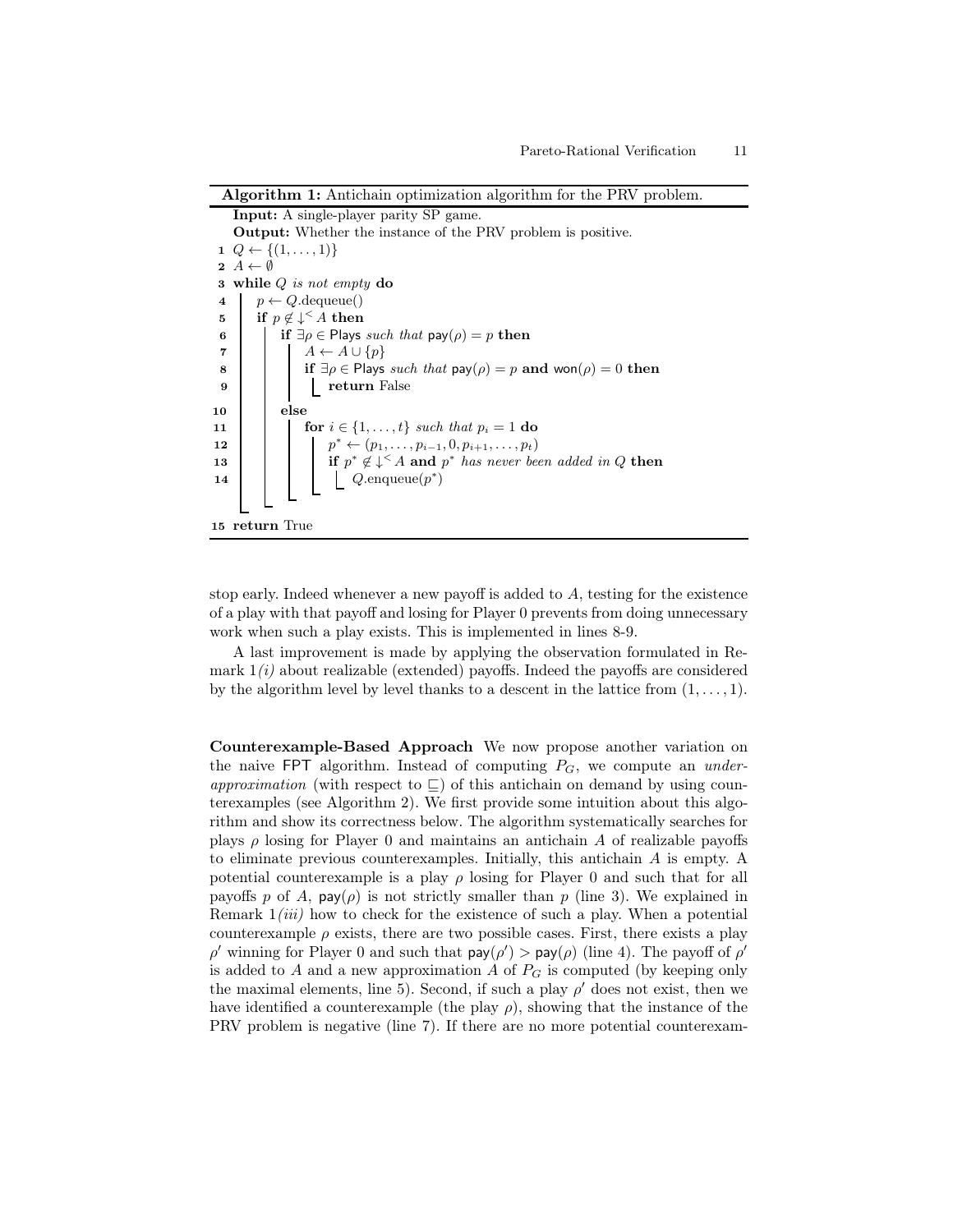ples, then the instance is positive (line 9), otherwise we iterate. This algorithm is guaranteed to terminate as  $A \sqsubset \lceil A \cup \{\text{pay}(\rho')\}\rceil$  in line 5.

Algorithm 2: Counterexample-based algorithm for the PRV problem.

Input: A single-player parity SP game. Output: Whether the instance of the PRV problem is positive.  $1 \ A \leftarrow \emptyset$ 2 repeat 3 if  $\exists \rho \in$  Plays such that won $(\rho) = 0$  and  $\text{pay}(\rho) \notin \downarrow^{\leq} A$  then 4 if  $\exists \rho' \in$  Plays such that  $\text{won}(\rho') = 1$  and  $\text{pay}(\rho') > \text{pay}(\rho)$  then 5  $\begin{bmatrix} \cdot & \cdot & \cdot \\ \cdot & \cdot & \cdot \\ \cdot & \cdot & \cdot \end{bmatrix}$   $A \leftarrow [A \cup \{ \text{pay}(\rho') \}]$ 6 else 7 | | return False 8 else 9 | return True

<span id="page-11-1"></span><span id="page-11-0"></span>The correctness of the counterexample-based algorithm is established using the following definition and lemmas.

**Definition 2.** Let  $\mathcal G$  be a one-player parity SP game. An antichain A of payoffs is a certificate (of correctness) if

- 1. each payoff of A is realizable;
- 2. there does not exist a play ρ that is losing for Player 0 and such that for all  $p \in A$ , pay( $\rho$ ) is not strictly smaller than p, i.e,  $\neg \exists \rho \in \text{Plays}$ , won( $\rho$ ) =  $0 \wedge \mathsf{pay}(\rho) \notin \downarrow^{\leq} A$ ).

Notice that before, we have intuitively explained that Algorithm [2](#page-11-0) constructs a certificate if one exists. It accepts the given instance as positive in case of existence, otherwise it rejects the instance.

<span id="page-11-2"></span>**Lemma 1.** Let  $\mathcal G$  be a one-player parity SP game. This instance is a positive instance of the PRV problem if and only if there exists an antichain A of payoffs that is a certificate.

Proof. Suppose that the instance is positive. We easily check that the antichain  $P_G$  is a certificate. Suppose now that there exists an antichain A that is a certificate. Assume for the sake of contradiction that the instance is negative, that is, there exists a play  $\rho$  such that  $\text{pay}(\rho) \in P_G$  and  $\text{won}(\rho) = 0$ . All the payoffs of A are realizable by condition 1 of Definition [2.](#page-11-1) Therefore,  $A \sqsubseteq P_G$  since  $P_G$ is composed of all Pareto-optimal payoffs (which are thus realizable). It follows that  $\rho \notin \downarrow^{\leq} A$ . Condition [2](#page-11-1) of Definition 2 is therefore falsified by  $\rho$  which is a contradiction of A being a certificate. ⊓⊔

Lemma [2](#page-11-0). Algorithm 2 is correct.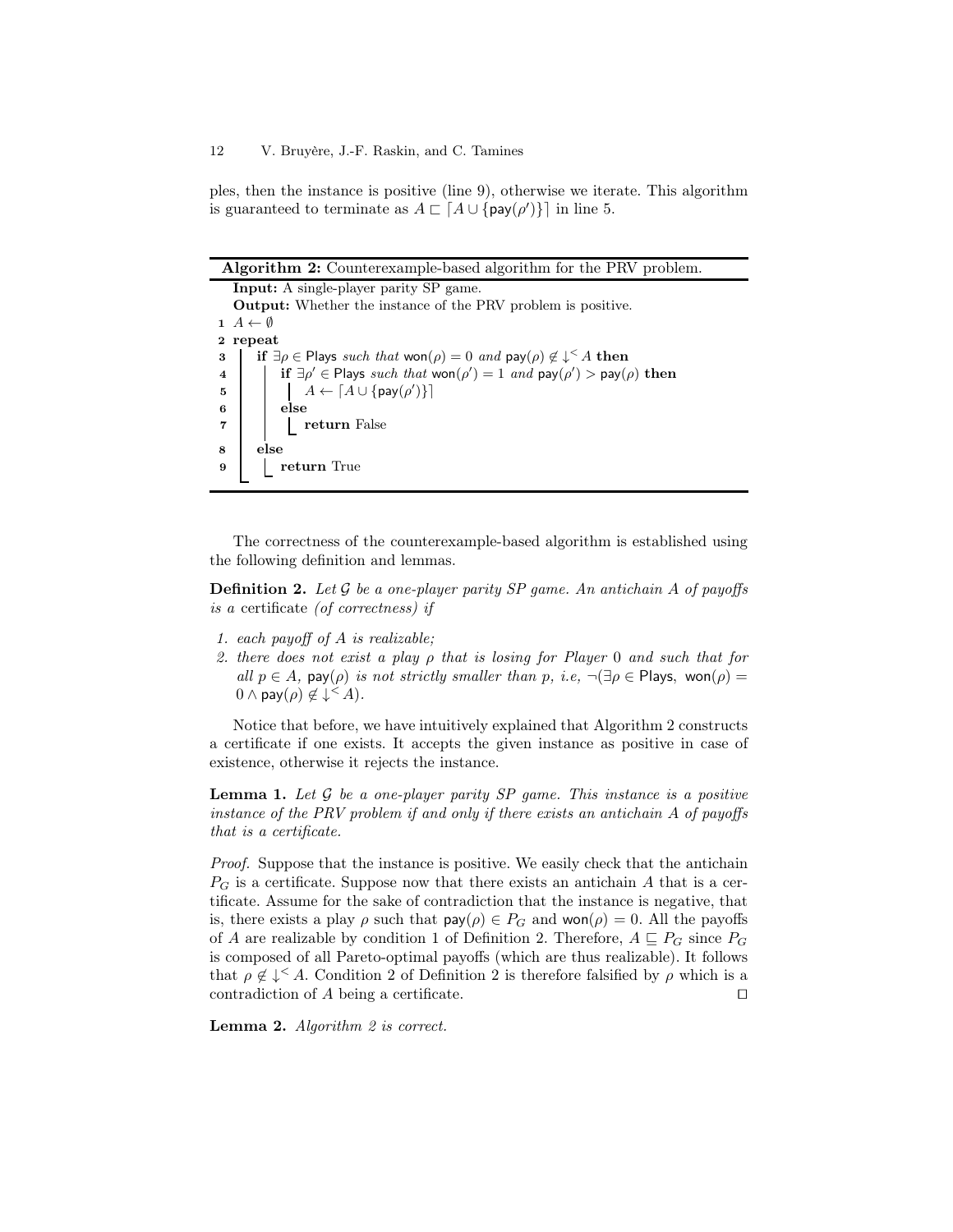Proof. The following two properties are true during the execution of Algorithm [2.](#page-11-0)

- 1. All the payoffs added to A are realizable (line 4). It follows that condition 1 of Definition [2](#page-11-1) is satisfied by A, and thus  $A \subseteq P_G$ .
- 2. If A and A′ are two successive iterations of the antichain A during the execution of Algorithm [2,](#page-11-0) then  $A \sqsubset A'$ . Indeed, when  $\mathsf{pay}(\rho')$  is added to A (line 5), we have that  $\forall p \in A, \neg(\text{pay}(\rho') \leq p)$  (lines 3-4).

A direct consequence of the second property is that line 5 is executed only a finite number of times which is in  $\mathcal{O}(2^t)$ . It follows that Algorithm [2](#page-11-0) terminates in either line 7 or line 9. We are now equipped to prove the correctness of Algorithm [2.](#page-11-0)

- If line 7 is reached, then the test in line 3 evaluates to True while the test in line 4 evaluates to False. As a consequence,  $\rho$  is a play losing for Player 0 such that there is no Pareto-optimal play  $\rho'$  with  $\text{pay}(\rho') > \text{pay}(\rho)$  and satisfying  $\Omega_0$ . Therefore the given instance of the PRV problem is negative and the algorithm correctly returns False.
- If line 9 is reached, then the test in line 3 evaluates to False and so condition 2 of Definition [2](#page-11-1) holds for the current antichain A. It follows that A is a certificate, that is, the given instance of the PRV problem is positive by Lemma [1](#page-11-2) and the algorithm correctly returns True.

⊓⊔

# <span id="page-12-1"></span>4 Complexity Class

<span id="page-12-0"></span>In this section, we study the complexity class of the PRV problem and show that it is co-NP-complete for parity SP games.

Theorem 2. The PRV problem is co-NP-complete for parity SP games.

The co-NP-membership is easily proved by showing that the complement of the problem is in NP. Given a single-player SP game  $G$ , we guess a payoff  $p \in \{0,1\}^t$ , and we check  $(i)$  whether p is realizable and Pareto-optimal, and (ii) whether there exists a play  $\rho$  with payoff p which is losing for Player 0. In the case of parity objectives, those two tests can be done in polynomial time by Proposition [1](#page-8-0) and Remark  $1(ii)$ .

The proof of co-NP-hardness is more involved. In order to show this result, we provide a reduction from the co3SAT problem to the PRV problem.

**The co3SAT Problem** We consider a formula  $\phi = D_1 \wedge \cdots \wedge D_r$  in Conjunctive Normal Form  $(CNF)$  consisting of r clauses, each containing at most 3 literals over the set of variables  $X = \{x_1, \ldots, x_m\}$ . We assume that each variable x occurs as a literal  $\ell \in \{x, \neg x\}$  in at least one clause of  $\phi$ . The satisfiability problem with at most 3 literals per clause, called 3SAT, is to decide whether there exists a valuation of the variables in X such that the formula  $\phi$  evaluates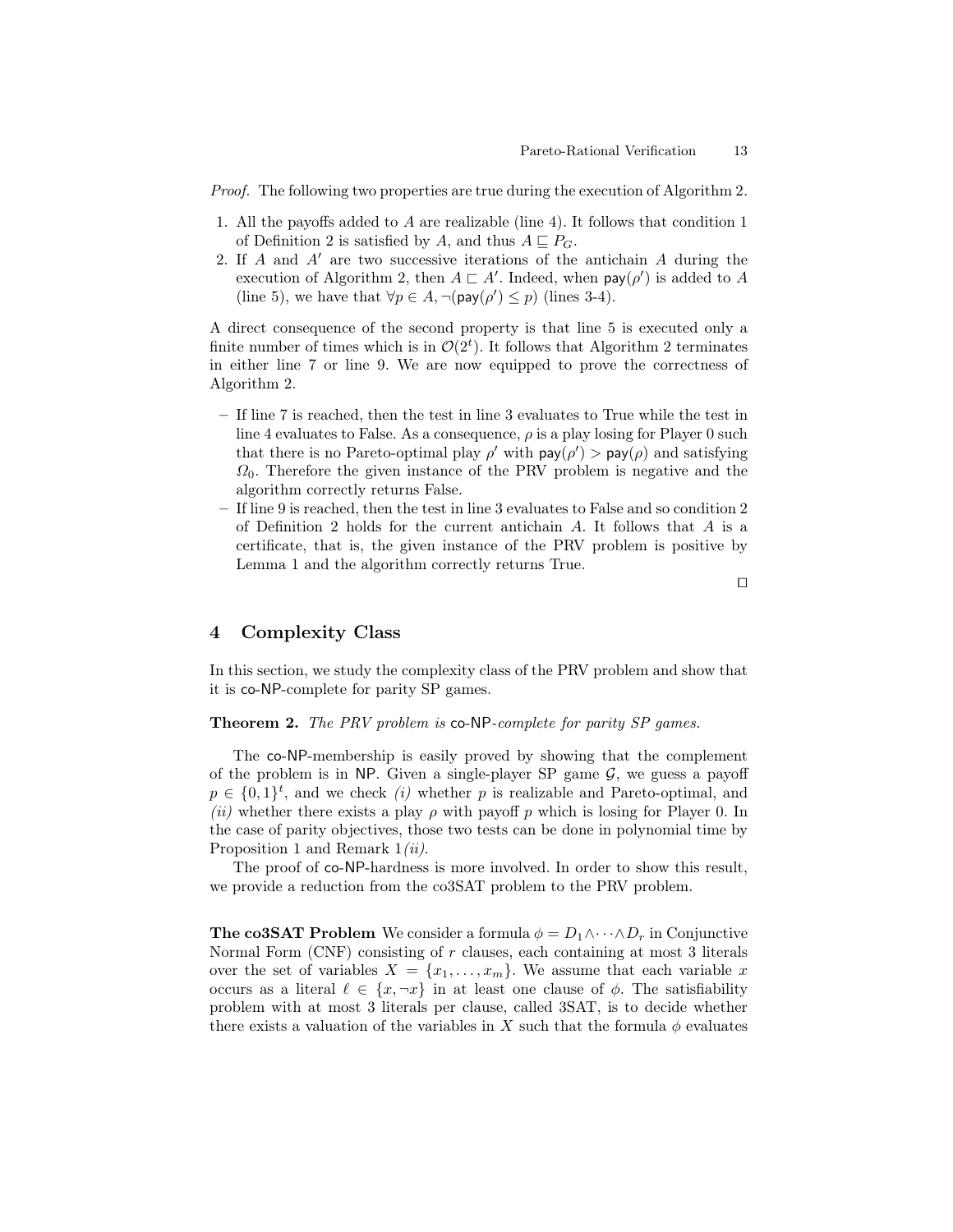to true. This problem is well-known to be NP-complete [\[17,](#page-24-4)[26\]](#page-25-4). We can consider the complement of this problem, which is to decide for such a formula  $\phi$  whether all valuations of the variables in X falsify the formula i.e., make at least one of the clauses evaluate to false. This problem, called co3SAT, being the complement of an NP-complete problem is co-NP-complete [31].

Intuition of the Reduction Given an instance of co3SAT, we create a parity SP game G with a single-player game arena G consisting of two sub-arenas  $G_1$ and  $G_2$  reachable from the initial vertex  $v_0$  as depicted in Figure [4.](#page-13-0) The intuition behind this construction is the following. A play in the arena starts in  $v_0$  and will either enter  $G_1$  through  $v_1$  and stay in that sub-arena forever or enter  $G_2$  through  $v_2$ , visit some vertex  $s_i$  with  $i \in \{1, \ldots, r\}$ , and stay forever in the corresponding  $\text{sub-arena } S_i$ . The objectives are devised such that a payoff contains one objective per literal of X and one objective per literal, per clause of  $\phi$ . A play in  $G_1$  has a payoff corresponding to a valuation of X and the literals in the clauses of  $\phi$ satisfied by that valuation. In addition, the objective of Player 0 is not satisfied in those plays. Therefore, it must be the case that the payoffs of plays in  $G_1$  are not Pareto-optimal in order for the instance of the PRV problem to be positive. This is only the case when the instance of co3SAT is also positive due to the fact that plays in  $G_2$ , which all satisfy the objective of Player 0, then have payoffs strictly larger than that of plays in  $G_1$ . This is not the case if some play in  $G_1$ corresponds to a valuation of  $X$  which satisfies  $\phi$ .



<span id="page-13-0"></span>Fig. 4. The single-player arena G used in the reduction from co3SAT.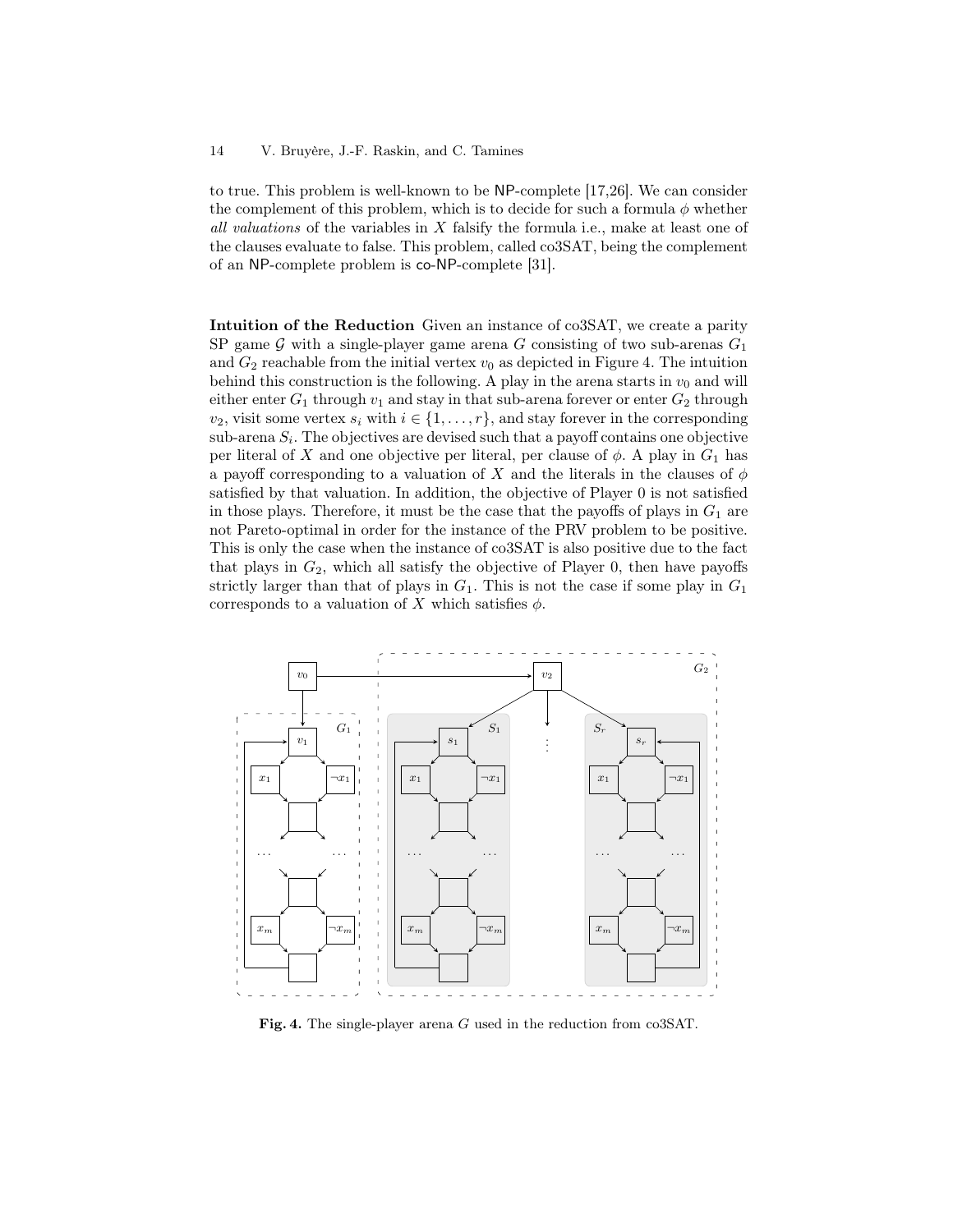Structure of a Payoff We now detail the objectives used in the reduction and the corresponding structure of a payoff in G. Player 0 has a single parity objective  $\Omega_0$ . Player 1 has  $1+2\cdot m+3\cdot r$  parity objectives (assuming each clause is composed of exactly 3 literals). The payoff of a play in G therefore consists in a vector of  $1 + 2 \cdot m + 3 \cdot r$  Booleans for the following objectives:

$$
(\Omega_1, \Omega_{x_1}, \Omega_{\neg x_1}, \dots, \Omega_{x_m}, \Omega_{\neg x_m}, \Omega_{\ell^{1,1}}, \Omega_{\ell^{1,2}}, \Omega_{\ell^{1,3}}, \dots, \Omega_{\ell^{r,1}}, \Omega_{\ell^{r,2}}, \Omega_{\ell^{r,3}}).
$$

The objective  $\Omega_0$  is equal to objective  $\Omega_1 =$  Parity(c) with  $c(v) = 2$  if  $v \in G_2$ and  $c(v) = 1$  otherwise. It is direct to see that these objectives are only satisfied for plays in  $G_2$ . We define the objective  $\Omega_x = \text{Parity}(c)$  (resp.  $\Omega_{\neg x} = \text{Parity}(c')$ ) with  $c(x) = 2$  and  $c(\neg x) = 1$  (resp.  $c'(\neg x) = 2$  and  $c'(x) = 1$ ) for the vertices labelled x and  $\neg x$  in  $G_1$  and  $G_2$ , and such that every other vertex has priority 2 according to c (resp. c'). Objective  $\Omega_x$  (resp.  $\neg \Omega_x$ ) is satisfied if and only if vertex x (resp.  $\neg x$ ) is visited infinitely often and  $\neg x$  (resp. x) is not. If both x and  $\neg x$  are visited infinitely often, neither  $\Omega_x$  not  $\Omega_{\neg x}$  are satisfied. These objectives are used to encode valuations of the variables in  $X$  into payoffs. The objective  $\Omega_{\ell^{i,j}}$  corresponds to the objective for the j<sup>th</sup> literal of the i<sup>th</sup> clause of  $\phi$ , written  $\ell^{i,j} \in \{x_k, \neg x_k\}$  for some  $k \in \{1, \ldots, m\}$ , we define the priority function for this objective later for each sub-arena.

Payoff of Plays Entering Sub-Arena  $G_1$  We define the priority function c of objective  $\Omega_{\ell^{i,j}}$  in  $G_1$  such that  $c(\ell^{i,j}) = 2$  and  $c(\neg \ell^{i,j}) = 1$  for vertices labeled  $\ell^{i,j}$  and  $\neg \ell^{i,j}$  in  $G_1$ . Notice that a play in  $G_1$  corresponds to repeatedly making the choice of visiting  $x_i$  or  $\neg x_i$  for  $i \in \{1, \ldots, m\}$ . We call plays which visit both  $x_i$  and  $\neg x_i$  infinitely often for some i unstable plays and those which visit infinitely often either  $x_i$  or  $\neg x_i$  for each i stable plays. We introduce the following lemma on the stability of plays in  $G_1$ .

### **Lemma 3.** Unstable plays in  $G_1$  do not have a Pareto-optimal payoff.

*Proof.* Let  $\rho = v_0v_1 \ldots$  be an unstable play in  $G_1$ . Let  $I \subseteq \{1, \ldots, m\}$  be the set of indexes such that for all  $i \in I$ , both  $x_i$  and  $\neg x_i$  are visited infinitely often in ρ. Let us consider the stable play  $ρ'$  in  $G_1$  which visits vertex  $x_k$  (resp.  $\neg x_k$ ) if and only if  $x_k$  (resp.  $\neg x_k$ ) is visited infinitely often in  $\rho$  for  $k \notin I$  and which only visits vertex  $x_i$  infinitely often for each  $i \in I$ . Let us show that  $\text{pay}(\rho) < \text{pay}(\rho')$ , which implies that  $\rho$  does not have a Pareto-optimal payoff. To do so, we proceed per group of objectives. First,  $\Omega_1$  is not satisfied in  $\rho$  nor in  $\rho'$ . Second, the payoff of  $\rho$  for the objectives  $\Omega_{x_1}, \Omega_{\neg x_1}, \dots, \Omega_{x_m}, \Omega_{\neg x_m}$  is strictly smaller than that of  $\rho'$  as  $\Omega_{x_k}$  (resp.  $\Omega_{\neg x_k}$ ) is satisfied in  $\rho'$  if and only if it is satisfied in  $\rho$  for  $k \notin I$ and  $\Omega_{x_i}$  is satisfied in  $\rho'$  while neither  $\Omega_{x_i}$  nor  $\Omega_{\neg x_i}$  are satisfied in  $\rho$  for  $i \in I$ . Finally, the payoff of  $\rho$  for the objectives  $\Omega_{\ell^{1,1}}, \Omega_{\ell^{1,2}}, \Omega_{\ell^{1,3}}, \ldots, \Omega_{\ell^{r,1}}, \Omega_{\ell^{r,2}}, \Omega_{\ell^{r,3}}$ is smaller than or equal to that of  $\rho'$ . This is because  $\rho'$  satisfies the objectives for the same literals of the variables  $x_k$  with  $k \notin I$  as  $\rho$  but it may additionally satisfy some objectives for the literals of  $x_i$  with  $i \in I$  while  $\rho$  does not satisfy any. Overall, it follows that  $\textsf{pay}(\rho) < \textsf{pay}(\rho')$ ). ⊓⊔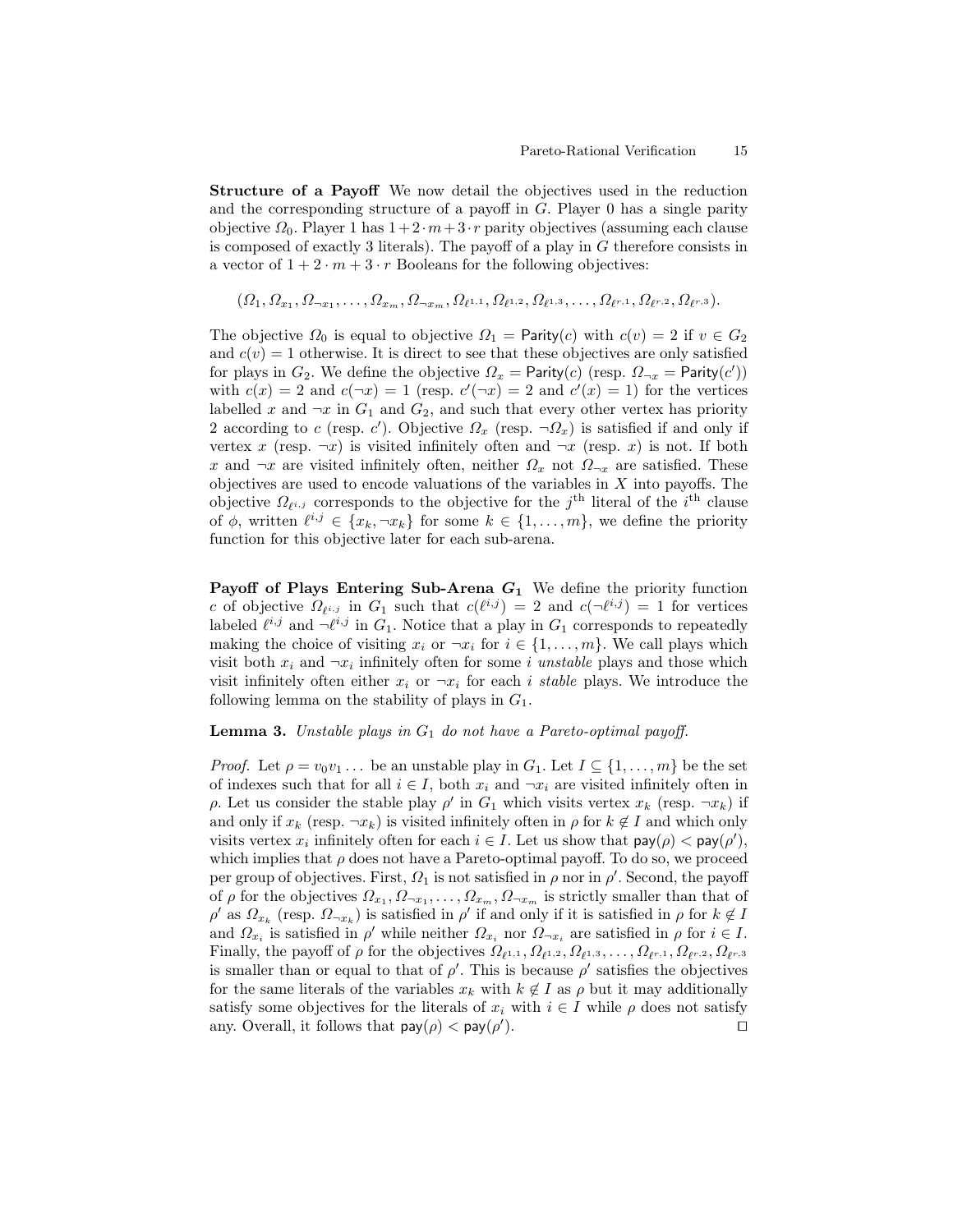In the sequel, we therefore only consider stable plays  $\rho$  in  $G_1$ . The objective  $\Omega_0$ of Player 0 and  $\Omega_1$  of Player 1 are not satisfied in  $\rho$  and such a play satisfies either the objective  $\Omega_{x_i}$  or  $\Omega_{\neg x_i}$  for each  $x_i \in X$ . The part of the payoff of  $\rho$  for these objectives can be seen as a valuation of the variables in  $X$ , expressed as a vector of  $2 \cdot m$  Booleans. The objective  $\Omega_{\ell^{i,j}}$  is satisfied in the payoff of  $\rho$  if and only if the literal  $\ell^{i,j}$  is satisfied by that valuation. That is if either  $\ell^{i,j} = x_k$ and  $\Omega_{x_k}$  is satisfied or  $\ell^{i,j} = \neg x_k$  and  $\Omega_{\neg x_k}$  is satisfied, for  $x_k \in X$ . Given a positive instance of the co3SAT problem, it holds that none of the valuations of X satisfy the formula  $\phi$ . Therefore, since stable plays in  $G_1$  encode valuations of X and the corresponding satisfied literals of the clauses of  $\phi$ , the following lemma holds.

<span id="page-15-0"></span>Lemma 4. Given a positive instance of the co3SAT problem and any stable play  $\rho$  in  $G_1$ , it holds that there exists a clause  $D_i$  for  $i \in \{1, ..., r\}$  such that  $\Omega_{\ell^{i,j}}$ is not satisfied in  $\rho$  for  $j \in \{1, 2, 3\}$ .

*Proof.* Let  $\rho$  be a stable play in  $G_1$  in the arena corresponding to the instance of the co3SAT problem. By definition, since the payoff of  $\rho$  corresponds to a valuation of the variables in X and the literals of the clauses of  $\phi$  satisfied by that valuation, it follows that there exists a clause  $D_i$  for  $i \in \{1, \ldots, r\}$  such that  $\Omega_{\ell^{i,j}}$  is not satisfied in  $\mathsf{pay}(\rho)$  for  $j \in \{1,2,3\}$ . □

In order for the instance of the PRV problem to be positive in case of a positive instance of co3SAT, since plays in  $G_1$  do not satisfy the objective of Player 0, it must be the case that the payoff of these plays are not Pareto-optimal when considering the whole arena  $G$ . Therefore, given any play in  $G_1$ , there must exists a play with a strictly larger payoff in  $G_2$  which also satisfies the objective of Player 0.

**Payoff of Plays Entering Sub-Arena**  $G_2$  We define the priority function c of objective  $\Omega_{\ell^{i,j}}$  in  $G_2$  such that  $c(s_i) = 1$  and  $c(v) = 2$  for  $v \neq s_i$  in  $G_2$ . Therefore, any play entering  $S_i$  satisfies every objective for the literals of the clauses of  $\phi$ , except for objectives  $\Omega_{\ell^{i,j}}, j \in \{1,2,3\}$ . After entering a sub-arena  $S_j$ , plays in  $G_2$  can visit infinitely often either or both  $x_i$  and  $\neg x_i$  for  $i \in \{1, \ldots, m\}$  and we therefore introduce the following lemma on the stability of plays in  $G_2$ .

**Lemma 5.** Unstable plays in  $G_2$  do not have a Pareto-optimal payoff.

*Proof.* Let  $\rho = v_0v_2s_j...$  be an unstable play in  $G_2$  entering sub-arena  $S_j$ . Let  $I \subseteq \{1, \ldots, m\}$  be the set of indexes such that for all  $i \in I$ , both  $x_i$  and  $\neg x_i$  are visited infinitely often in  $\rho$ . Let us consider the stable play  $\rho'$  in  $G_2$ which also enters  $S_i$ , visits vertex  $x_k$  (resp.  $\neg x_k$ ) if and only if  $x_k$  (resp.  $\neg x_k$ ) is visited infinitely often in  $\rho$  for  $k \notin I$  and only visits vertex  $x_i$  infinitely often for  $i \in I$ . Let us show that  $\text{pay}(\rho) < \text{pay}(\rho')$ , which implies that  $\rho$  does not have a Pareto-optimal payoff. To do so, we proceed per group of objectives. First,  $\Omega_1$  is satisfied in both  $\rho$  and  $\rho'$ . Second, the payoff of  $\rho$  for the objectives  $\Omega_{x_1}, \Omega_{\neg x_1}, \ldots, \Omega_{x_m}, \Omega_{\neg x_m}$  is strictly smaller than that of  $\rho'$  as  $\Omega_{x_k}$  (resp.  $\Omega_{\neg x_k}$ )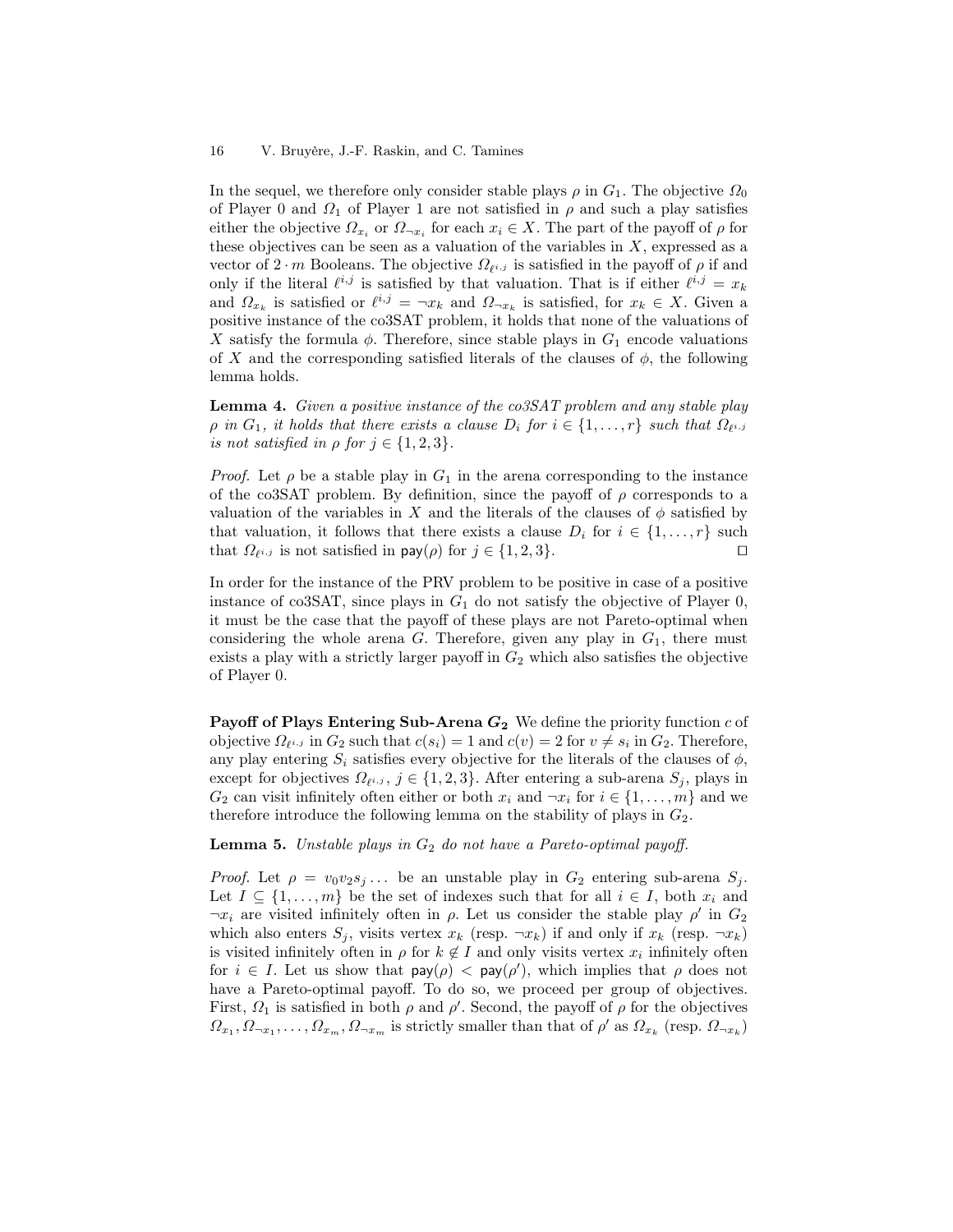is satisfied in  $\rho'$  if and only if it is satisfied in  $\rho$  for  $k \notin I$  and  $\Omega_{x_i}$  is satisfied in  $ρ'$  while neither  $Ω_{x_i}$  nor  $Ω_{¬x_i}$  are satisfied in  $ρ$  for  $i ∈ I$ . Finally, the payoff of  $ρ$ for the objectives  $\Omega_{\ell^{1,1}}, \Omega_{\ell^{1,2}}, \Omega_{\ell^{1,3}}, \ldots, \Omega_{\ell^{r,1}}, \Omega_{\ell^{r,2}}, \Omega_{\ell^{r,3}}$  is the same as in  $\rho'$  as the payoff for these objectives for a play in  $G_2$  only depends on the sub-arena  $S_j$  entered by that play. Overall, it follows that  $\text{pay}(\rho) < \text{pay}(\rho')$ ). ⊓⊔

We therefore only consider stable plays in  $G_2$ . Such a play  $\rho$  satisfies either the objective  $\Omega_{x_i}$  or  $\Omega_{\neg x_i}$  for each  $x_i \in X$ . The objectives corresponding to the literals in the clauses of  $\phi$  which are satisfied in  $\rho$  only depend on the sub-arena  $S_i$  entered by  $\rho$ . It can easily be shown that every such objective is satisfied in the payoff of  $\rho$ , except for  $\Omega_{\ell j,1}$ ,  $\Omega_{\ell j,2}$  and  $\Omega_{\ell j,3}$  for clause  $D_j$ .

**Proposition 2.** The instance of the PRV problem in G is positive if and only if the corresponding instance of co3SAT is positive.

Proof. We start by showing the contrapositive of the first implication in the equivalence. Let us assume that the instance of co3SAT is negative and show that the instance of the PRV problem is also negative in the corresponding arena G. Since the instance of  $\cos SAT$  is negative, there exists a valuation val :  $X \to \{0,1\}$  of the variables in X such that this valuation satisfies  $\phi$ . By construction, there exists a stable play  $\rho$  in  $G_1$  corresponding to this valuation val, that is visiting infinitely often  $x_i$  if and only if  $val(x_i) = 1$  and visiting infinitely often  $\neg x_i$  otherwise. It follows that, in the payoff of  $\rho$  for the objectives  $\Omega_{\ell^{1,1}}, \Omega_{\ell^{1,2}}, \Omega_{\ell^{1,3}}, \ldots, \Omega_{\ell^{r,1}}, \Omega_{\ell^{r,2}}, \Omega_{\ell^{r,3}},$  at least one objective for some literal of each clause is satisfied (as this valuation satisfies  $\phi$  and as the payoff for these objectives correspond to the literals satisfied by that valuation). This play does not satisfy the objective of Player 0. Let us show that its payoff is Paretooptimal and therefore that the PRV problem is not satisfied. First, we show that the payoff of  $\rho$  is incomparable to that of every play in  $G_2$ . Let  $\rho'$  be a play in  $G_2$ . By construction,  $\rho'$  enters some sub-arena  $S_i$  with  $i \in \{1, ..., r\}$  and it follows that none of the objectives  $\Omega_{\ell^{i,1}}, \Omega_{\ell^{i,2}}, \Omega_{\ell^{i,3}}$  are satisfied in the payoff of  $ρ'$  while some are satisfied in the payoff of  $ρ$ . It also holds that  $Ω_1$  is not satisfied in the payoff of  $\rho$  while it is satisfied in that of  $\rho'$ . It follows that the payoff of  $\rho$ and  $\rho'$  are incomparable. In addition, the payoff of  $\rho$  is also incomparable to the payoff of any other stable play in  $G_1$  because of its valuation of the variables in X and is therefore Pareto-optimal.

Let us now assume that the instance of co3SAT is positive and show that there is a solution to the PRV problem in the corresponding arena  $G$ . It suffices to show that for any stable play in  $G_1$ , there exists a stable play with a strictly larger payoff in  $G_2$ . Since all plays in  $G_2$  satisfy the objective of Player 0, it follows that the PRV problem is satisfied in  $G$  as all plays with a Pareto-optimal payoff will satisfy the objective of Player 0. Let  $\rho = v_0 \left( v_1 z_1 \Box \cdots \Box z_m \Box \right)^\omega$  be a stable play in  $G_1$  where  $z_i$  is either  $x_i$  or  $\neg x_i$ . Since the instance of co3SAT is positive and given Lemma [4,](#page-15-0) there exists a clause  $D_i$  with  $i \in \{1, ..., r\}$  of  $\phi$ such that  $\Omega_{\ell^{i,j}}$  is not satisfied in  $\rho$  for  $j \in \{1,2,3\}$ . Let us consider the stable play  $\rho' = v_0 v_2 (s_i z_1 \Box \cdots \Box z_m \Box)^{\omega}$  in  $G_2$ . This play satisfies the same objectives in  $\Omega_{x_1}, \Omega_{\neg x_1}, \ldots, \Omega_{x_m}, \Omega_{\neg x_m}$  as  $\rho_1$  as it visits exactly the same valuation of X. It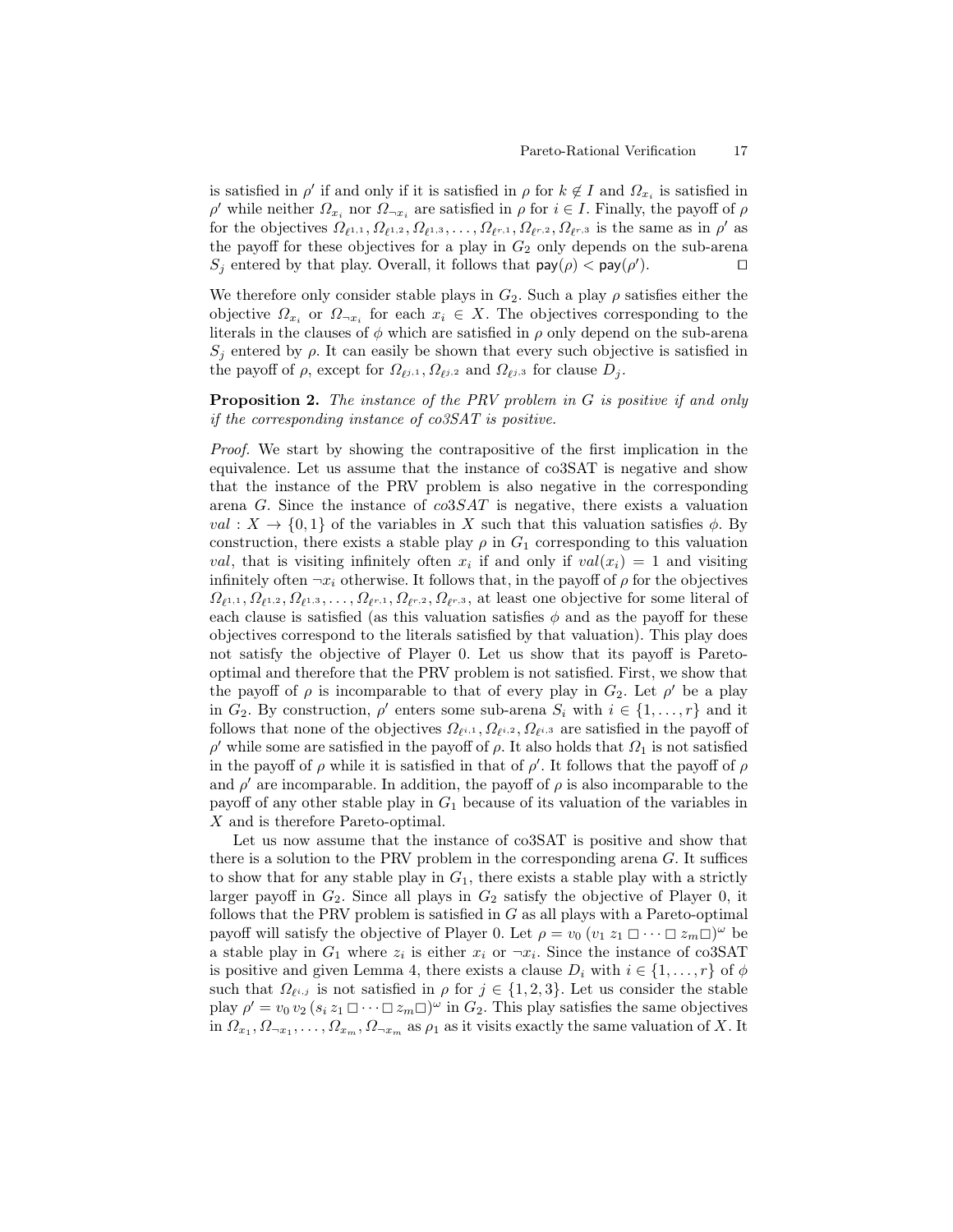also holds that the objectives  $\Omega_{\ell^{i,j}}$  for  $j \in \{1,2,3\}$  are not satisfied in the payoff of  $\rho$  nor in that of  $\rho'$ . Since the objectives  $\Omega_{\ell^{k,j}}$  for  $k \neq i$  are all satisfied in  $\rho'$ , it holds that this part of the payoff of  $\rho'$  is equal or larger to that of  $\rho$ . However, since  $\Omega_1$  is satisfied in  $\rho'$  and not in  $\rho$ , it follows that  $\text{pay}(\rho) < \text{pay}(\rho')$ .  $\Box$ 

# <span id="page-17-1"></span>5 LTL Pareto-Rational Verification

We have considered the framework of single-player parity SP games and the related PRV problem. While parity objectives capture the general class of  $\omega$ regular objectives, it is also interesting to consider objectives given in Linear Temporal Logic (LTL). We study in this section the complexity of the PRV problem when the objectives are expressed using LTL formulas and show that it retains the PSPACE-complete complexity of the LTL model-checking problem.

LTL Stackelberg-Pareto Verification Problem A labeled game arena  $G_{\lambda}$ is game arena where a labeling function  $\lambda: V \to 2^{AP}$  maps each vertex of G to a set of propositional variables in AP. An LTL SP game  $\mathcal{G} = (G_{\lambda}, \phi_0, \phi_1, \dots, \phi_t)$ is composed of a labeled game arena  $G_{\lambda}$ , an LTL formula  $\phi_0$  for Player 0 and  $t \geq 1$  LTL formulas  $\phi_1, \ldots, \phi_t$  for Player 1. The difference with regular SP games is thus that the goal of the players is expressed using LTL formulas over the set of propositional variables AP. The payoff of plays in  $G_{\lambda}$  is defined as expected. Given a single-player LTL SP game, we consider the verification problem de-scribed in Definition [1](#page-6-1) and call it the LTL PRV problem.

<span id="page-17-0"></span>Theorem 3. The LTL PRV problem is PSPACE-complete.

The proof of this theorem relies on two variants of the LTL model-checking problem that are both PSPACE-complete [35].

LTL Model-Checking Problem Given a finite transition system  $T$ , an initial state, and an LTL formula  $\psi$ , the *LTL existential* (resp. *universal*) model*checking problem* is to decide whether  $\psi$  is satisfied in at least one infinite path (resp. all infinite paths) of T starting from the initial state. Notice that a finite transition system is the same model as a single-player labeled game arena and that an infinite path in T corresponds to a play in this arena.

Proof (of Theorem [3\)](#page-17-0). We first prove that the LTL PRV problem is PSPACEhard by showing that we can transform any instance of the LTL universal modelchecking problem into an instance of the LTL PRV problem such that the instance of the former is positive if and only if the corresponding instance of the latter is positive as well. Let T be transition system and  $\psi$  be an LTL formula. Given our previous remark, T can be seen as a single-player labeled arena  $G_{\lambda}$  for some labeling function  $\lambda$ . We create the following LTL SP game  $\mathcal{G} = (G_{\lambda}, \psi, \phi_1)$ played on  $G_{\lambda} = T$  where the objective of Player 0 is to satisfy the formula  $\psi$ and the sole objective of Player 1 is to satisfy the formula  $\phi_1 = true$ . It is direct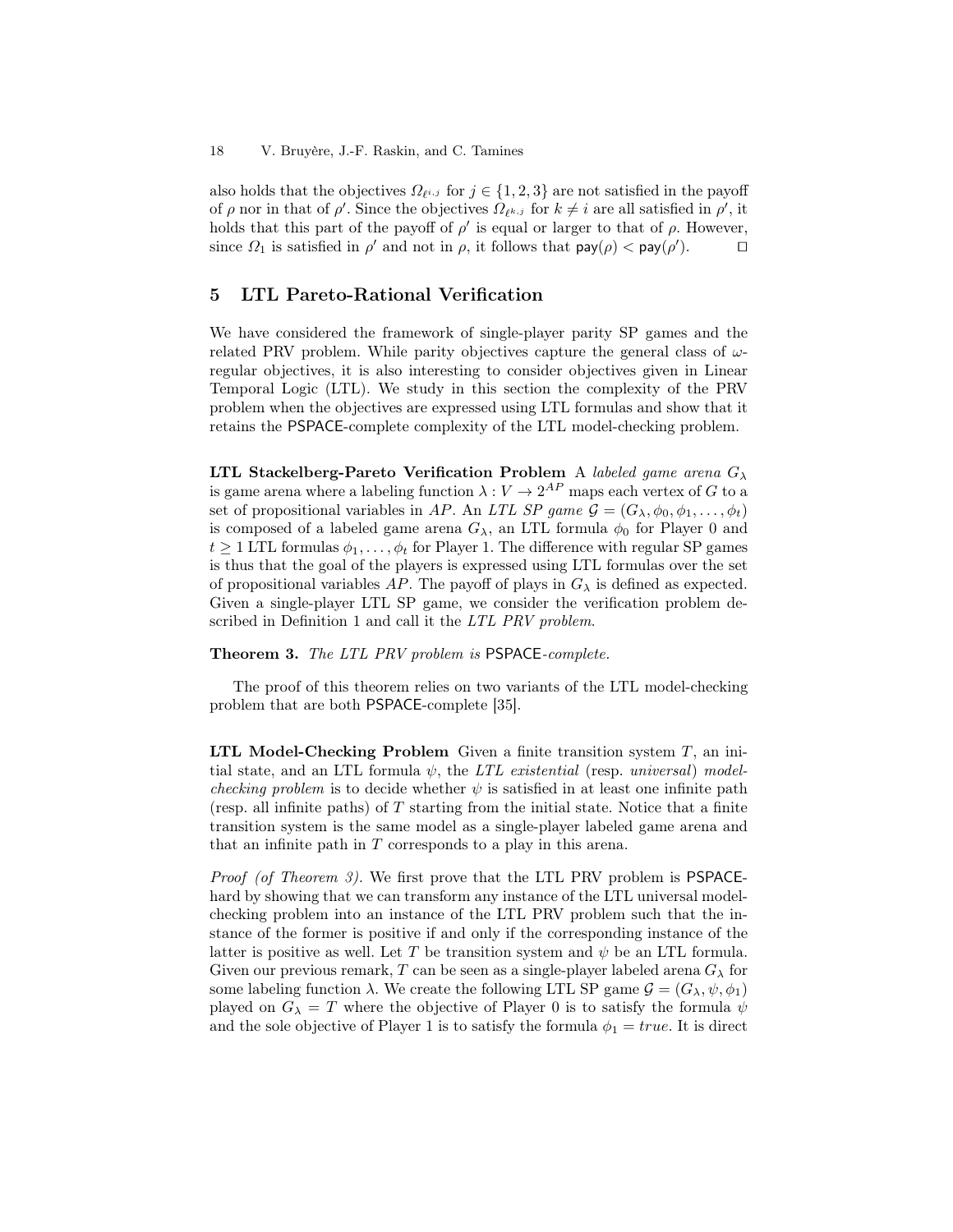to see that any play in  $G_{\lambda}$  satisfies the objective of Player 1 and therefore that every play in  $G_{\lambda}$  is Pareto-optimal. It follows that the given instance of the LTL PRV problem is positive if and only if every play in  $G_\lambda$  satisfies the formula  $\psi$ . This corresponds exactly to the LTL universal model-checking problem.

We now prove that the LTL PRV problem is in PSPACE by adapting the naive FPT algorithm provided for proving Theorem [1.](#page-9-0) Given an LTL SP game  $\mathcal{G}$ , this algorithm works as follows. For each payoff  $p \in \{0,1\}^t$ , we check  $(i)$  whether it is realizable and Pareto-optimal, if yes (ii) whether there exists a play  $\rho$  such that  $\text{pay}(\rho) = p$  and  $\text{won}(\rho) = 0$ . If for some payoff p, both tests succeed, then the given instance  $\mathcal G$  is negative, otherwise it is positive. Checking that a payoff p is realizable reduces to solving the LTL existential model-checking problem for the formula  $\psi = (\bigwedge_{p_i=1} \phi_i) \wedge (\bigwedge_{p_i=0} \neg \phi_i)$ . This test can thus be performed in polynomial space. The second check in  $(i)$  and the last check in  $(ii)$  are similarly executed in polynomial space. The LTL PRV problem is hence in PSPACE. ⊓⊔

# <span id="page-18-0"></span>6 Implementation and Evaluation

In order to demonstrate the practical applicability of our verification framework, we implemented Algorithms [1](#page-10-0) and [2](#page-11-0) and evaluated them on variations of our running example as well as on a family of randomly generated instances.

Implementation Details Both algorithms were implemented<sup>[3](#page-18-1)</sup> in Python  $3$ using SPOT [19] (compiled to allow 64 acceptance sets) as a library to manipulate automata. We performed our experiments on a computer with an Intel Core i7- 10875H CPU and 16GB of memory running Ubuntu 20.04 LTS. The game arena G of a single-player parity SP game  $\mathcal G$  is encoded as an automaton  $\mathcal A$  in which  $t + 1$  priorities are assigned to each vertex, one for each priority function in  $\mathcal{G}$ .

Payoff Realizability Our algorithms rely on different kinds of checks for the realizability of specific payoffs and other related properties, as discussed in Subsection [2.3.](#page-7-1) Such checks are performed in lines 6 and 8 of Algorithm [1](#page-10-0) and in lines 3 and 4 of Algorithm [2.](#page-11-0) They are achieved by using SPOT's emptiness checking algorithm [3] to decide the existence of an accepting run in  $A$ , given an acceptance condition expressed as a Boolean combination of priorities to be visited (in)finitely often. This acceptance condition encodes the desired check and such a run corresponds to a play satisfying it in  $G$ . In particular, a parity objective is easily translated into a Streett condition in that formalism. Therefore, checking for the existence of a play in  $G$  with a payoff larger than or equal to  $p$ amounts to deciding the emptiness of the automaton  $A$  representing  $G$  for the language corresponding to the relevant intersection of parity objectives in p. We recall that the checks made in our algorithms are all performed in polynomial time except for the existence check of a play  $\rho$  such that  $\text{pay}(\rho) \notin \downarrow^{\leq} A$  whose running time depends on the size of the antichain A.

<span id="page-18-1"></span><sup>3</sup> Source code available at [https://github.com/skar0/pareto-rational-verification.](https://github.com/skar0/pareto-rational-verification)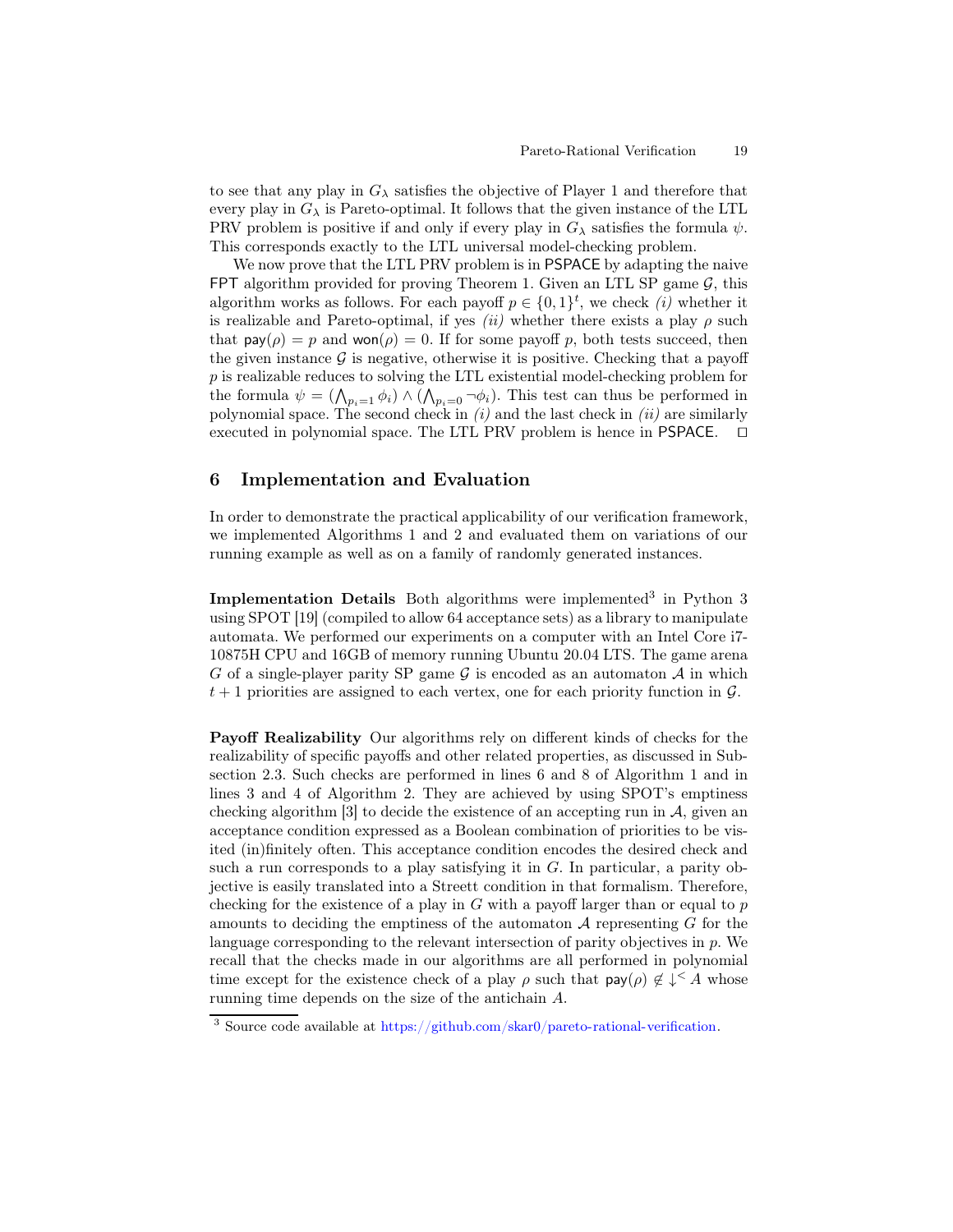Theoretical Comparison of the Algorithms Theorem [1](#page-9-0) states that the PRV problem is FPT in the number t of objectives of Player 1 with a naive algorithm that constructs the antichain  $P_G$  and then checks for the existence of a Pareto-optimal play losing for Player 0. Algorithm [1](#page-10-0) constructs the antichain  $P_G$  by descending in the lattice of payoffs level by level from payoff  $(1,\ldots,1)$ while trying to find a Pareto-optimal play losing for Player 0 (and stops early upon finding such a play). Algorithm [2](#page-11-0) starts from the bottom of this lattice and climbs through it trying to find a counterexample (witness of a negative instance by Lemma [1\)](#page-11-2) or to construct a certificate  $A \sqsubseteq P_G$  (witness of a positive instance). The latter algorithm is thus focused on a certificate instead of on  $P_G$  and avoids going through the lattice level-by-level. Nevertheless it contains a costly instruction in line 3 with the existence check of a play  $\rho$  such that  $\textsf{pay}(\rho) \notin \downarrow^{\leq} A$  which depends on the current antichain A.

Comparison on Our Running Example As the PRV problem is FPT with an exponential dependence in the number  $t$  of objectives of Player 1, we evaluate the influence of parameters t and  $|G|$  on the running time of Algorithms [1](#page-10-0) and [2](#page-11-0) separately. We consider two families of arenas  $G_k$  for some parameter k, corresponding to several copies of the arena of Figure [3](#page-6-0) all linked to a new initial vertex. Figure [5\(a\)](#page-20-0) reports the running time of both algorithms as a function of the parameter  $k$  for the first family, in which the number of objectives remains  $t = 4$  and the number of copies (and therefore  $|G|$ ) increases. Both positive  $(+)$ and negative (−) instances are considered (in the latter case by modifying the example so that a Pareto-optimal play is lost by Player 0). As expected, the running time increases polynomially with |G| and remains overall low (even for thousands of copies). Algorithm [2](#page-11-0) performs better for both positive and negative instances, and we notice the early stopping of Algorithm [1](#page-10-0) in case of negative instances. Figure  $5(b)$  reports the running time as a function of t for the second family, in which each copy of the arena has its own set of the two objectives for cars  $c_2$  and  $c_3$ . Algorithm [1](#page-10-0) exhibits an exponential running time in t, whereas Algorithm [2](#page-11-0) executes much faster (for both positive and negative instances). Such a behavior can be explained by the fact that the overall number of realizable payoffs is low and grows slowly in this example (advantaging Algorithm [2](#page-11-0) which performs checks for lost plays with such payoffs), and that Algorithm [1](#page-10-0) makes a systematic descent in the lattice from the top and performs an exponential number of checks as the realizable payoffs are low in the lattice.

Comparison on Randomly Generated Instances We also evaluate the behavior of both algorithms on positive and negative randomly generated instances with  $|G| = 500$ ,  $d_i = 4$  for  $i \in \{0, \ldots, t\}$ , and for an increasing value of t (we fix the size of the arena and the number of priorities as they are not important factors for the complexity). Figures  $5(c)$  and  $5(d)$  report the running time (on a logarithmic scale) of the 50 generated instances for each value of t as well as the average running time for both algorithms. This (average) running time appears to stay small even for large values of t. While Algorithm [2](#page-11-0) fared clearly better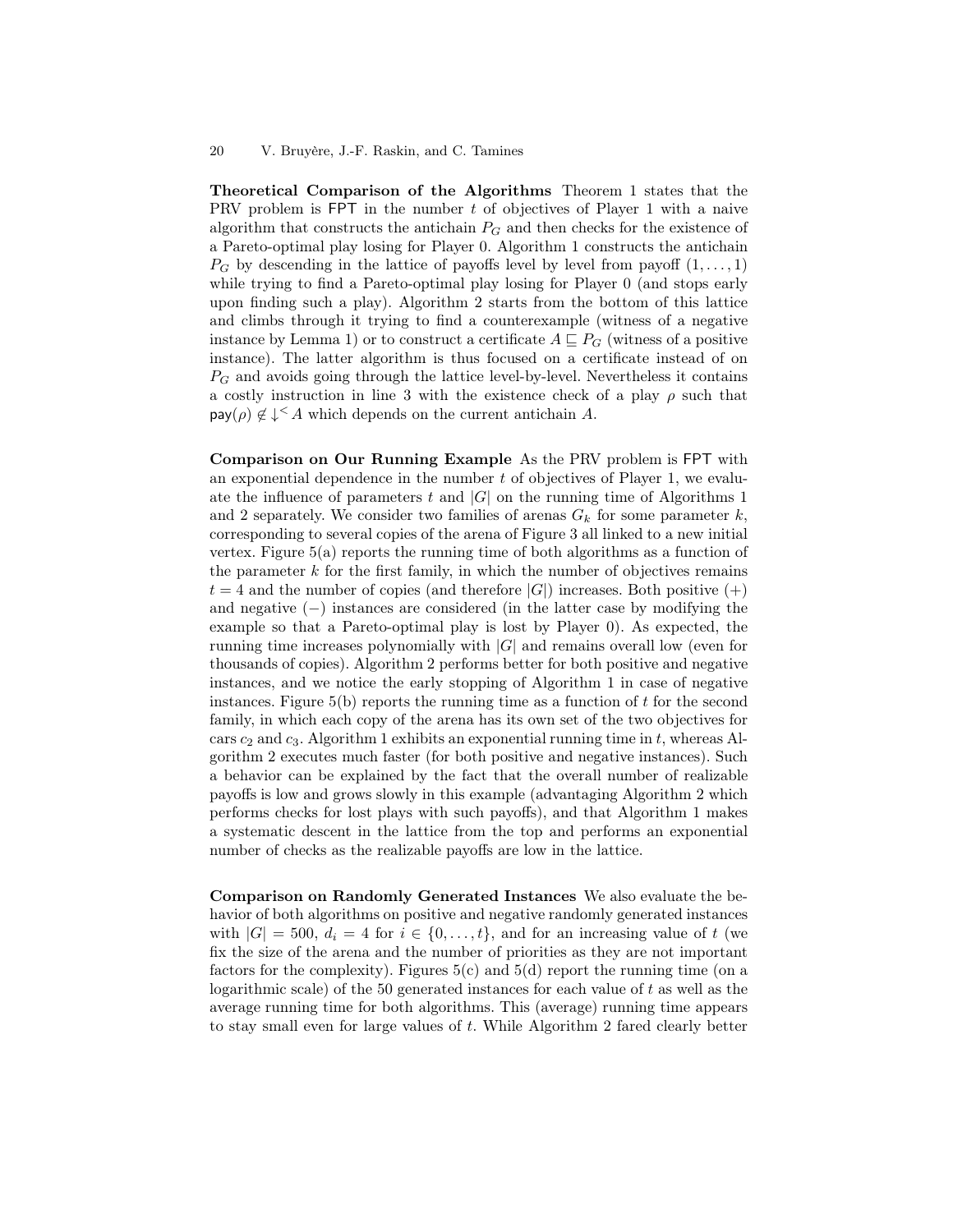<span id="page-20-1"></span><span id="page-20-0"></span>

<span id="page-20-3"></span><span id="page-20-2"></span> $(c)$  Random positive instance, increase t. (d) Random negative instance, increase t.

**Fig. 5.** Running time of both algorithms (in seconds) as a function of t or  $|G|$  (x-axis).

on the intersection example, this is not always the case for randomly generated instances. Even if Algorithm [2](#page-11-0) is slower on some instances, many other are solved faster with this algorithm than with Algorithm [1](#page-10-0) (especially for larger values of t). We also notice that the distribution of the 50 running times of Algorithm [1](#page-10-0) given some value of  $t$  is denser than that of Algorithm [2](#page-11-0) which has larger variations. This may again be due to the fact that Algorithm [1](#page-10-0) performs a systematic descent in the lattice. Assuming that the Pareto-optimal payoffs are in the middle of the lattice, numerous checks are first performed for non-realizable payoffs, constituting an overhead for the algorithm (which increases with  $t$ ). With Algorithm [2](#page-11-0) exhibiting no such overhead, its running time is more dependent on individual examples.

To better understand the behavior of the algorithms, Table [1](#page-21-0) reports the mean value of several parameters for each value of  $t$  and for positive and nega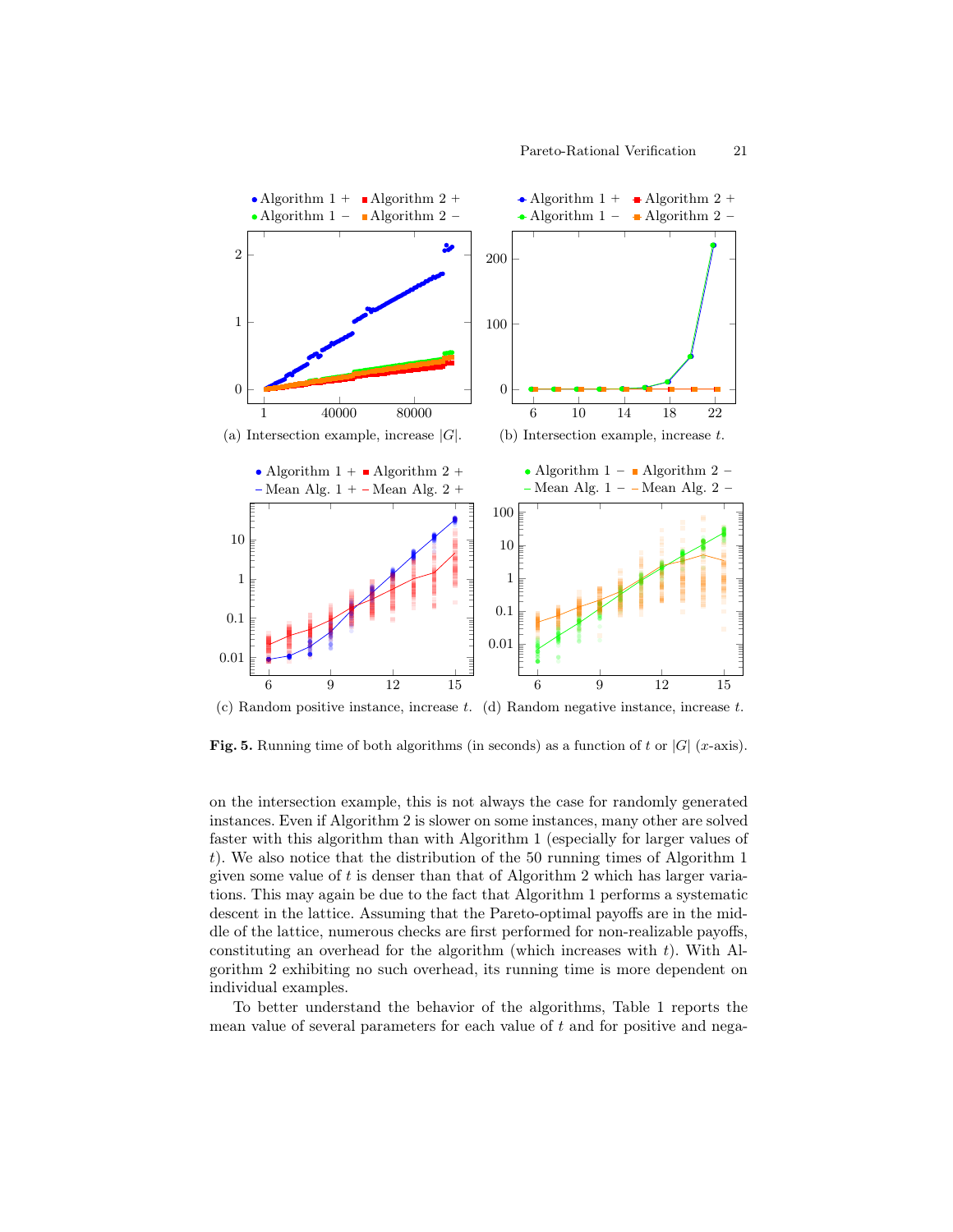tive instances separately. The considered parameters are the average size of the antichain  $P_G$  and of the antichains constructed by both algorithms, as well as the ratio of payoffs realized by a play losing for Player 0 over the total number of realizable payoffs. The size of the antichain constructed by Algorithm [1](#page-10-0) for positive instances is not indicated as it is equal to  $|P_G|$ . In particular, we observe that the size of the antichain constructed in Algorithm [2](#page-11-0) is smaller than the one of Algorithm [1,](#page-10-0) itself smaller or equal to (in the case of a positive instance) the size  $|P_G|$ . We also observe that when t increases, the aforementioned ratio decreases. This could explain why Algorithm [2](#page-11-0) is more efficient than Algorithm [1](#page-10-0) for larger values of t.

<span id="page-21-0"></span>Table 1. Mean value of specific parameters for randomly generated instances.

|                                                                                                  |  | -9 | 110 | 11 <sup>1</sup> | 12 <sup>12</sup> | 13 <sup>7</sup> | <sup>14</sup> | 15                                                                                                                                                       |
|--------------------------------------------------------------------------------------------------|--|----|-----|-----------------|------------------|-----------------|---------------|----------------------------------------------------------------------------------------------------------------------------------------------------------|
| $ P_G  (+)$                                                                                      |  |    |     |                 |                  |                 |               | $\left  \frac{9.82}{18.28} \right $ $\left  \frac{49.50}{100.96} \right $ $\left  \frac{210.88}{418.44} \right $ $\left  \frac{794.24}{1406.84} \right $ |
| Ratio of lost payoffs $(+)$ 0.45   0.36   0.26   0.20   0.15   0.10   0.08   0.05   0.04         |  |    |     |                 |                  |                 |               | 0.03                                                                                                                                                     |
| A  in Algorithm 2 (+)   4.42  5.98   7.44   10.06  15.30  18.72   22.74   28.28   30.08   42.62  |  |    |     |                 |                  |                 |               |                                                                                                                                                          |
| $ P_G (-)$<br>and the state of the state of the                                                  |  |    |     |                 |                  |                 |               | $(6.02 11.02 21.74 45.84 88.08 171.22 304.76 527.30 847.28 1327.24)$                                                                                     |
| Ratio of lost payoffs $(-) 0.90 0.80 0.71 0.64 0.55 0.48 0.42 0.38 0.34 0.31$                    |  |    |     |                 |                  |                 |               |                                                                                                                                                          |
| A  in Algorithm 1 (-)   3.24  5.98   10.82  20.16  39.56  63.08   85.50   125.24  137.72  178.50 |  |    |     |                 |                  |                 |               |                                                                                                                                                          |
| A  in Algorithm 2 (-)    3.68   5.48    8.12    12.32   16.90   24.26    33.04    36             |  |    |     |                 |                  |                 | 35.94 35.92   |                                                                                                                                                          |

In order to assess the cost of the test performed in line 3 of Algorithm [2,](#page-11-0) we have selected the positive and the negative randomly generated instance for which the algorithm exhibits the longest running time and retrieved the following data. Figure  $6(a)$  reports the size of the antichain A computed in the algorithm in each iteration. Figure [6\(b\)](#page-22-1) reports the running time (in seconds) for the call of line 3 in each iteration. We observe that on this example, the size of A grows linearly and the time required to perform the check grows polynomially with it.

# 7 Conclusion

We studied in this paper the rational verification problem, which consists in verifying the correctness of a system executing in an environment that is assumed to behave rationally. In particular we introduced the PRV problem for SP games, in which the notion of rationality used by the environment is Pareto-optimality. In case of parity objectives, we have proved that this problem is co-NP-complete and FPT in the number of objectives of the environment. In case of objectives described by LTL formulas, we have proved that this problem is PSPACE-complete as the classical LTL model-checking problem. We have designed two variations of our FPT algorithm for parity SP games, implemented them, and evaluated them on our running example as well as on randomly generated instances.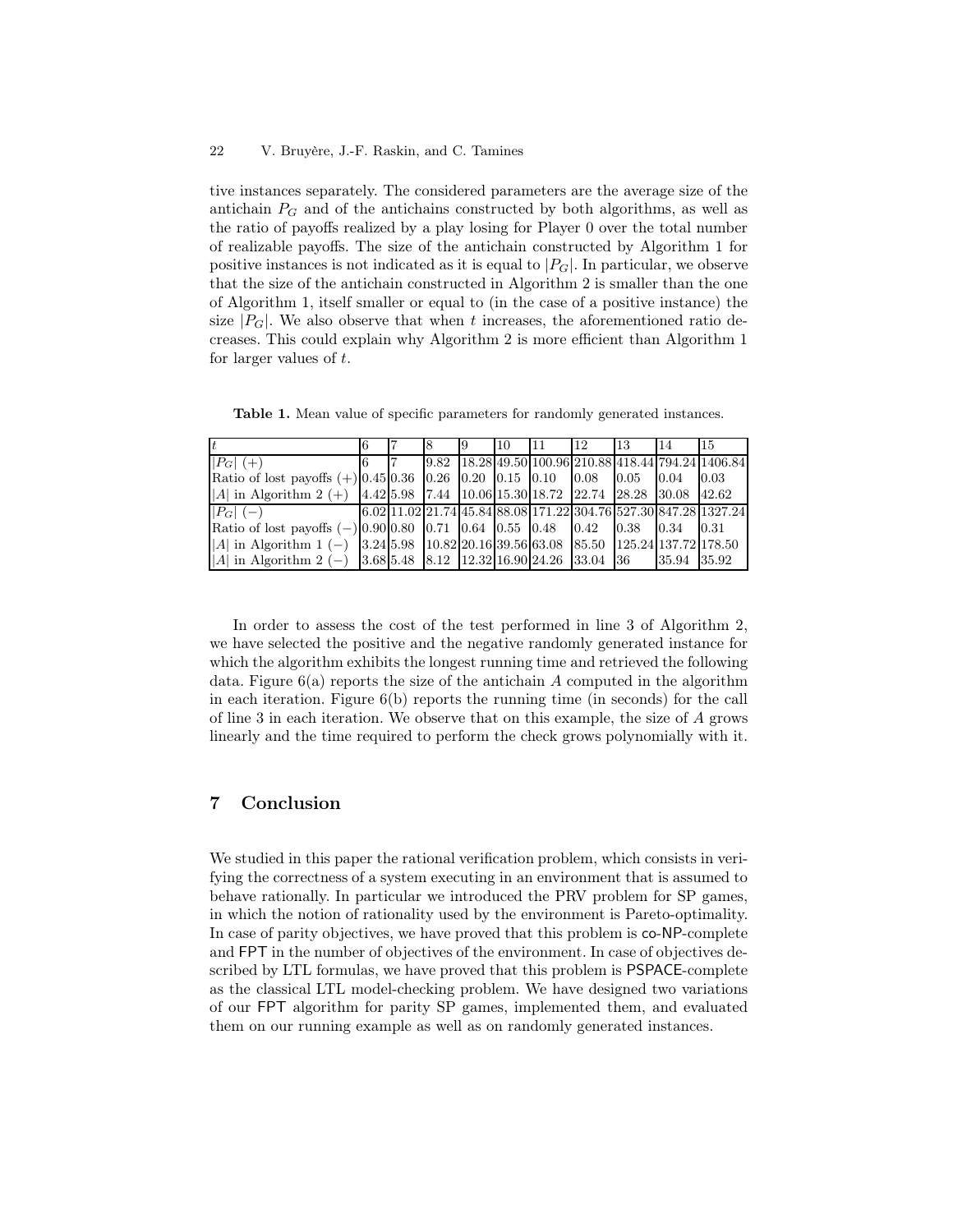<span id="page-22-0"></span>

<span id="page-22-1"></span>Fig. 6. Statistics for each iteration of Algorithm 2 (x-axis) on the most difficult positive and negative randomly generated instance from the benchmarks.

# References

- 1. Abate, A., Gutierrez, J., Hammond, L., Harrenstein, P., Kwiatkowska, M., Najib, M., Perelli, G., Steeples, T., Wooldridge, M.J.: Rational verification: game-theoretic verification of multi-agent systems. Appl. Intell. 51(9), 6569–6584 (2021). [https://doi.org/10.1007/s10489-021-02658-y,](https://doi.org/10.1007/s10489-021-02658-y) <https://doi.org/10.1007/s10489-021-02658-y>
- 2. Alur, R., Degorre, A., Maler, O., Weiss, G.: On omega-languages defined by mean-payoff conditions. In: de Alfaro, L. (ed.) Foundations of Software Science and Computational Structures, 12th International Conference, FOSSACS 2009, Held as Part of the Joint European Conferences on Theory and Practice of Software, ETAPS 2009, York, UK, March 22-29, 2009. Proceedings. Lecture Notes in Computer Science, vol. 5504, pp. 333–347. Springer (2009). https://doi.org/10.1007/978-3-642-00596-1\[24, [https://doi.org/10.1007/978-3-642-00596-1\\_24](https://doi.org/10.1007/978-3-642-00596-1_24)
- 3. Baier, C., Blahoudek, F., Duret-Lutz, A., Klein, J., Müller, D., Strejcek, J.: Generic emptiness check for fun and profit. In: Chen, Y., Cheng, C., Esparza, J. (eds.) Automated Technology for Verification and Analysis - 17th International Symposium, ATVA 2019, Taipei, Taiwan, October 28-31, 2019, Proceedings. Lecture Notes in Computer Science, vol. 11781, pp. 445–461. Springer (2019). [https://doi.org/10.1007/978-3-030-31784-3\\\_26,](https://doi.org/10.1007/978-3-030-31784-3\_26) [https://doi.org/10.1007/978-3-030-31784-3\\_26](https://doi.org/10.1007/978-3-030-31784-3_26)
- 4. Baier, C., Katoen, J.: Principles of model checking. MIT Press (2008)
- 5. Berwanger, D.: Admissibility in infinite games. In: Thomas, W., Weil, P. (eds.) STACS 2007, 24th Annual Symposium on Theoretical Aspects of Computer Science, Aachen, Germany, February 22-24, 2007, Proceedings. Lecture Notes in Computer Science, vol. 4393, pp. 188–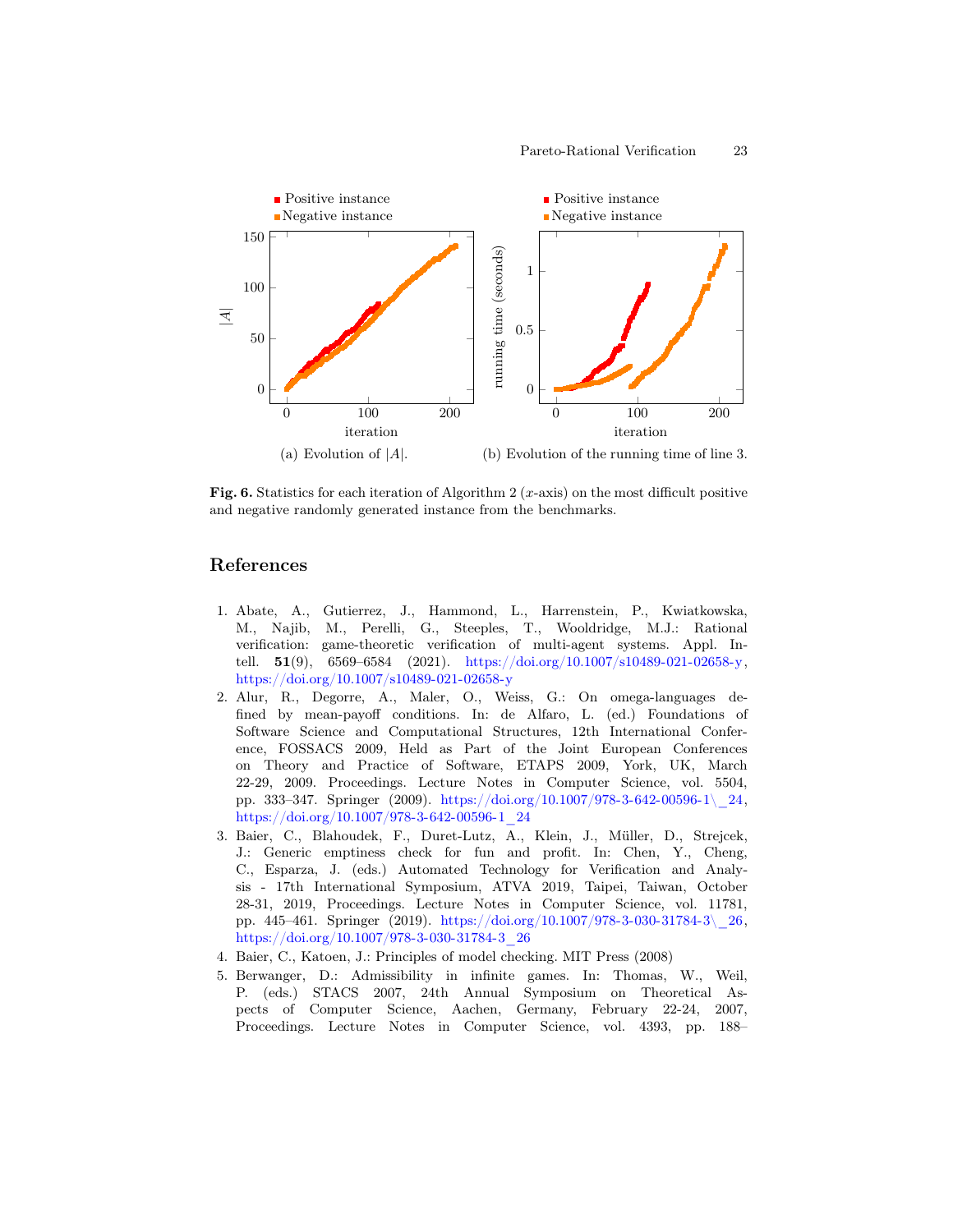24 V. Bruyère, J.-F. Raskin, and C. Tamines

199. Springer (2007). [https://doi.org/10.1007/978-3-540-70918-3\\\_17,](https://doi.org/10.1007/978-3-540-70918-3\_17) [https://doi.org/10.1007/978-3-540-70918-3\\_17](https://doi.org/10.1007/978-3-540-70918-3_17)

- 6. Bloem, R., Chatterjee, K., Jobstmann, B.: Graph games and reactive synthesis. In: Clarke, E.M., Henzinger, T.A., Veith, H., Bloem, R. (eds.) Handbook of Model Checking, pp. 921–962. Springer (2018). https://doi.org/10.1007/978-3-319-10575-8\pm 27, [https://doi.org/10.1007/978-3-319-10575-8\\_27](https://doi.org/10.1007/978-3-319-10575-8_27)
- 7. Brenguier, R., Clemente, L., Hunter, P., Pérez, G.A., Randour, M., Raskin, J., Sankur, O., Sassolas, M.: Non-zero sum games for reactive synthesis. In: Dediu, A., Janousek, J., Martín-Vide, C., Truthe, B. (eds.) Language and Automata Theory and Applications - 10th International Conference, LATA 2016, Prague, Czech Republic, March 14- 18, 2016, Proceedings. Lecture Notes in Computer Science, vol. 9618, pp. 3–23. Springer (2016). [https://doi.org/10.1007/978-3-319-30000-9\\\_1,](https://doi.org/10.1007/978-3-319-30000-9\_1) [https://doi.org/10.1007/978-3-319-30000-9\\_1](https://doi.org/10.1007/978-3-319-30000-9_1)
- 8. Brenguier, R., Raskin, J.: Pareto curves of multidimensional mean-payoff games. In: Kroening, D., Pasareanu, C.S. (eds.) Computer Aided Verification - 27th International Conference, CAV 2015, San Francisco, CA, USA, July 18-24, 2015, Proceedings, Part II. Lecture Notes in Computer Science, vol. 9207, pp. 251–267. Springer (2015). [https://doi.org/10.1007/978-3-319-21668-3\\\_15,](https://doi.org/10.1007/978-3-319-21668-3\_15) [https://doi.org/10.1007/978-3-319-21668-3\\_15](https://doi.org/10.1007/978-3-319-21668-3_15)
- <span id="page-23-0"></span>9. Bruyère, V.: Computer aided synthesis: A game-theoretic approach. In: Charlier, É., Leroy, J., Rigo, M. (eds.) Developments in Language Theory - 21st International Conference, DLT 2017, Liège, Belgium, August 7-11, 2017, Proceedings. Lecture Notes in Computer Science, vol. 10396, pp. 3–35. Springer (2017). [https://doi.org/10.1007/978-3-319-62809-7\\\_1,](https://doi.org/10.1007/978-3-319-62809-7\_1) [https://doi.org/10.1007/978-3-319-62809-7\\_1](https://doi.org/10.1007/978-3-319-62809-7_1)
- 10. Bruyère, V.: Synthesis of equilibria in infinite-duration games on graphs. ACM SIGLOG News 8(2), 4–29 (2021). [https://doi.org/10.1145/3467001.3467003,](https://doi.org/10.1145/3467001.3467003) <https://doi.org/10.1145/3467001.3467003>
- 11. Bruyère, V., Hautem, Q., Raskin, J.: On the complexity of heterogeneous multidimensional games. In: Desharnais, J., Jagadeesan, R. (eds.) 27th International Conference on Concurrency Theory, CONCUR 2016, August 23-26, 2016, Québec City, Canada. LIPIcs, vol. 59, pp. 11:1–11:15. Schloss Dagstuhl - Leibniz-Zentrum für Informatik (2016). [https://doi.org/10.4230/LIPIcs.CONCUR.2016.11,](https://doi.org/10.4230/LIPIcs.CONCUR.2016.11) <https://doi.org/10.4230/LIPIcs.CONCUR.2016.11>
- 12. Bruyère, V., Raskin, J., Tamines, C.: Stackelberg-Pareto synthesis. In: Haddad, S., Varacca, D. (eds.) 32nd International Conference on Concurrency Theory, CONCUR 2021, August 24-27, 2021, Virtual Conference. LIPIcs, vol. 203, pp. 27:1–27:17. Schloss Dagstuhl - Leibniz-Zentrum für Informatik (2021). [https://doi.org/10.4230/LIPIcs.CONCUR.2021.27,](https://doi.org/10.4230/LIPIcs.CONCUR.2021.27) <https://doi.org/10.4230/LIPIcs.CONCUR.2021.27>
- 13. Chatterjee, K., Doyen, L., Henzinger, T.A., Raskin, J.: Generalized meanpayoff and energy games. In: Lodaya, K., Mahajan, M. (eds.) IARCS Annual Conference on Foundations of Software Technology and Theoretical Computer Science, FSTTCS 2010, December 15-18, 2010, Chennai, India. LIPIcs, vol. 8, pp. 505–516. Schloss Dagstuhl - Leibniz-Zentrum für Informatik (2010). [https://doi.org/10.4230/LIPIcs.FSTTCS.2010.505,](https://doi.org/10.4230/LIPIcs.FSTTCS.2010.505) <https://doi.org/10.4230/LIPIcs.FSTTCS.2010.505>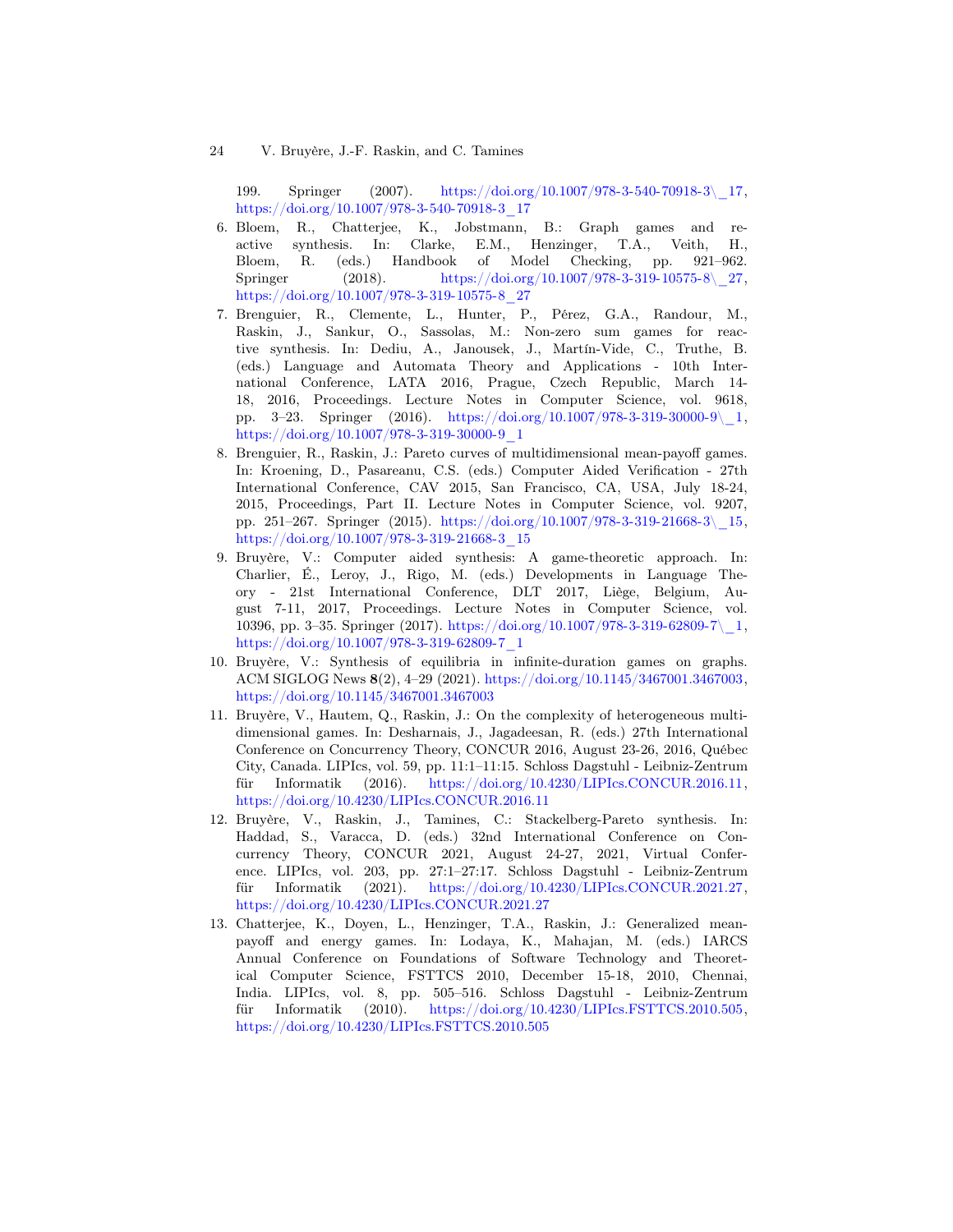- 14. Chatterjee, K., Henzinger, T.A., Jurdzinski, M.: Games with secure equilibria. Theor. Comput. Sci. 365(1-2), 67–82 (2006). [https://doi.org/10.1016/j.tcs.2006.07.032,](https://doi.org/10.1016/j.tcs.2006.07.032) <https://doi.org/10.1016/j.tcs.2006.07.032>
- 15. Chatterjee, K., Henzinger, T.A., Piterman, N.: Generalized parity games. In: Seidl, H. (ed.) Foundations of Software Science and Computational Structures, 10th International Conference, FOSSACS 2007, Held as Part of the Joint European Conferences on Theory and Practice of Software, ETAPS 2007, Braga, Portugal, March 24-April 1, 2007, Proceedings. Lecture Notes in Computer Science, vol. 4423, pp. 153–167. Springer (2007). [https://doi.org/10.1007/978-3-540-71389-0\\\_12,](https://doi.org/10.1007/978-3-540-71389-0\_12) [https://doi.org/10.1007/978-3-540-71389-0\\_12](https://doi.org/10.1007/978-3-540-71389-0_12)
- <span id="page-24-1"></span>16. Condurache, R., Filiot, E., Gentilini, R., Raskin, J.: The complexity of rational synthesis. In: Chatzigiannakis, I., Mitzenmacher, M., Rabani, Y., Sangiorgi, D. (eds.) 43rd International Colloquium on Automata, Languages, and Programming, ICALP 2016, July 11-15, 2016, Rome, Italy. LIPIcs, vol. 55, pp. 121:1–121:15. Schloss Dagstuhl - Leibniz-Zentrum für Informatik (2016). [https://doi.org/10.4230/LIPIcs.ICALP.2016.121,](https://doi.org/10.4230/LIPIcs.ICALP.2016.121) <https://doi.org/10.4230/LIPIcs.ICALP.2016.121>
- <span id="page-24-4"></span>17. Cook, S.A.: The complexity of theorem-proving procedures. In: Harrison, M.A., Banerji, R.B., Ullman, J.D. (eds.) Proceedings of the 3rd Annual ACM Symposium on Theory of Computing, May 3-5, 1971, Shaker Heights, Ohio, USA. pp. 151–158. ACM (1971). [https://doi.org/10.1145/800157.805047,](https://doi.org/10.1145/800157.805047) <https://doi.org/10.1145/800157.805047>
- <span id="page-24-3"></span>18. Downey, R., Fellows, M.: Parameterized Complexity. Monographs in Computer Science, Springer New York (2012), <https://books.google.be/books?id=HyTjBwAAQBAJ>
- 19. Duret-Lutz, A., Lewkowicz, A., Fauchille, A., Michaud, T., Renault, E., Xu, L.: Spot 2.0 - A framework for LTL and  $\omega$ -automata manipulation. In: Artho, C., Legay, A., Peled, D. (eds.) Automated Technology for Verification and Analysis - 14th International Symposium, ATVA 2016, Chiba, Japan, October 17-20, 2016, Proceedings. Lecture Notes in Computer Science, vol. 9938, pp. 122–129 (2016). [https://doi.org/10.1007/978-3-319-46520-3\\\_8,](https://doi.org/10.1007/978-3-319-46520-3\_8) [https://doi.org/10.1007/978-3-319-46520-3\\_8](https://doi.org/10.1007/978-3-319-46520-3_8)
- 20. Emerson, E.A., Lei, C.: Modalities for model checking: Branching time logic strikes back. Sci. Comput. Program. 8(3), 275–306 (1987). [https://doi.org/10.1016/0167-6423\(87\)90036-0,](https://doi.org/10.1016/0167-6423(87)90036-0) [https://doi.org/10.1016/0167-6423\(87\)90036-0](https://doi.org/10.1016/0167-6423(87)90036-0)
- <span id="page-24-0"></span>21. Fisman, D., Kupferman, O., Lustig, Y.: Rational synthesis. In: Esparza, J., Majumdar, R. (eds.) Tools and Algorithms for the Construction and Analysis of Systems, 16th International Conference, TACAS 2010, Held as Part of the Joint European Conferences on Theory and Practice of Software, ETAPS 2010, Paphos, Cyprus, March 20-28, 2010. Proceedings. Lecture Notes in Computer Science, vol. 6015, pp. 190–204. Springer (2010). https://doi.org/10.1007/978-3-642-12002-2\ 16, [https://doi.org/10.1007/978-3-642-12002-2\\_16](https://doi.org/10.1007/978-3-642-12002-2_16)
- <span id="page-24-2"></span>22. Grädel, E., Thomas, W., Wilke, T. (eds.): Automata, Logics, and Infinite Games: A Guide to Current Research [outcome of a Dagstuhl seminar, February 2001], Lecture Notes in Computer Science, vol. 2500. Springer (2002). [https://doi.org/10.1007/3-540-36387-4,](https://doi.org/10.1007/3-540-36387-4) <https://doi.org/10.1007/3-540-36387-4>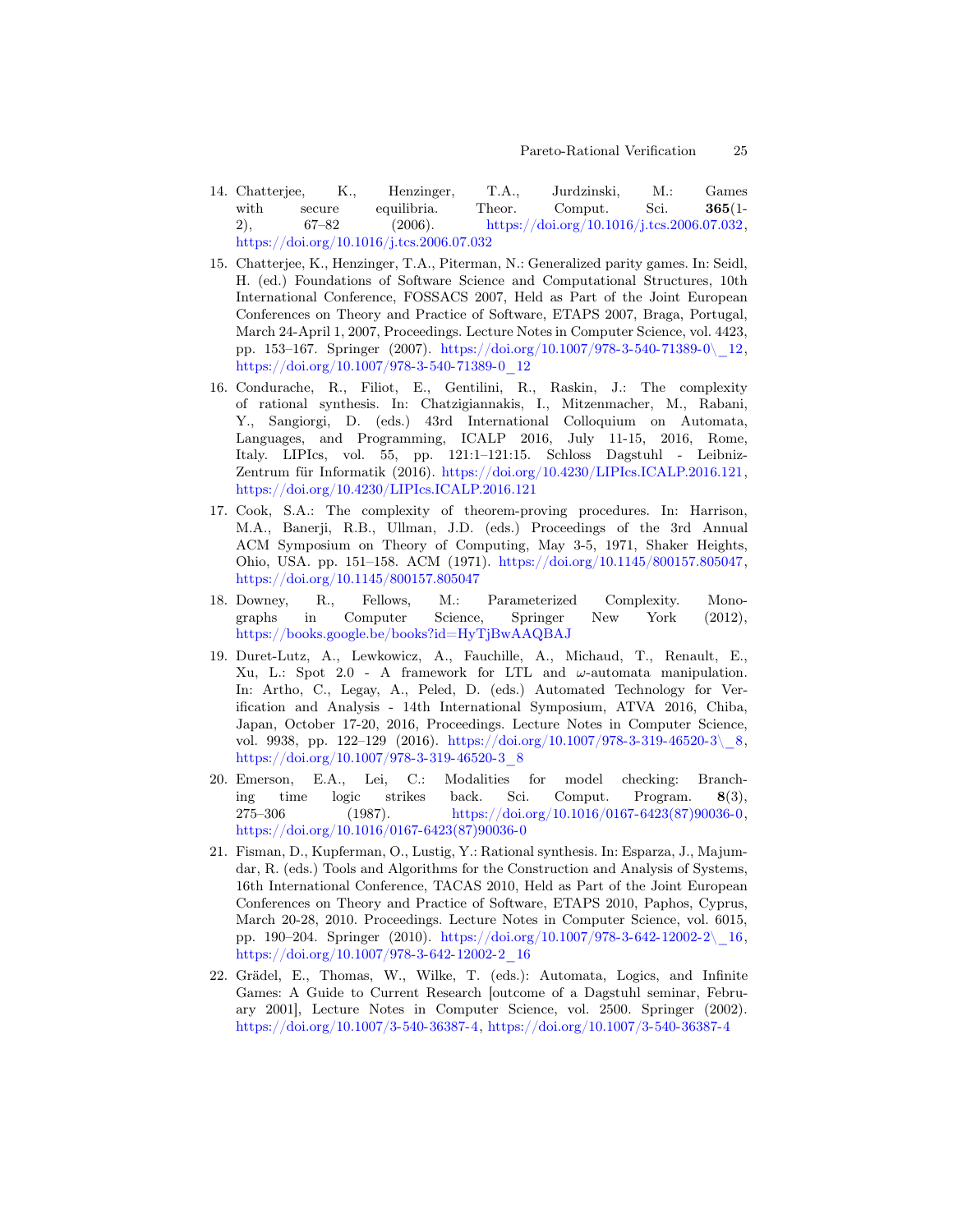- 26 V. Bruyère, J.-F. Raskin, and C. Tamines
- <span id="page-25-1"></span>23. Grädel, E., Ummels, M.: Solution Concepts and Algorithms for Infinite Multiplayer Games, pp. 151–178. Amsterdam University Press (2008), <http://www.jstor.org/stable/j.ctt46mwfz.11>
- 24. Gutierrez, J., Najib, M., Perelli, G., Wooldridge, M.J.: Automated temporal equilibrium analysis: Verification and synthesis of multi-player games. Artif. Intell. 287, 103353 (2020). [https://doi.org/10.1016/j.artint.2020.103353,](https://doi.org/10.1016/j.artint.2020.103353) <https://doi.org/10.1016/j.artint.2020.103353>
- 25. Henzinger, M.R., Telle, J.A.: Faster algorithms for the nonemptiness of Streett automata and for communication protocol pruning. In: Karlsson, R.G., Lingas, A. (eds.) Algorithm Theory - SWAT '96, 5th Scandinavian Workshop on Algorithm Theory, Reykjavík, Iceland, July 3- 5, 1996, Proceedings. Lecture Notes in Computer Science, vol. 1097, pp. 16–27. Springer (1996). [https://doi.org/10.1007/3-540-61422-2\\\_117,](https://doi.org/10.1007/3-540-61422-2\_117) [https://doi.org/10.1007/3-540-61422-2\\_117](https://doi.org/10.1007/3-540-61422-2_117)
- <span id="page-25-4"></span>26. Karp, R.M.: Reducibility among combinatorial problems. In: Miller, R.E., Thatcher, J.W. (eds.) Proceedings of a symposium on the Complexity of Computer Computations, held March 20-22, 1972, at the IBM Thomas J. Watson Research Center, Yorktown Heights, New York, USA. pp. 85–103. The IBM Research Symposia Series, Plenum Press, New York (1972). https://doi.org/10.1007/978-1-4684-2001-2\ 9, [https://doi.org/10.1007/978-1-4684-2001-2\\_9](https://doi.org/10.1007/978-1-4684-2001-2_9)
- 27. Kremer, S., Raskin, J.: A game-based verification of non-repudiation and fair exchange protocols. J. Comput. Secur. 11(3), 399–430 (2003), <http://content.iospress.com/articles/journal-of-computer-security/jcs185>
- <span id="page-25-3"></span>28. Kupferman, O., Perelli, G., Vardi, M.Y.: Synthesis with rational environments. Ann. Math. Artif. Intell. 78(1), 3–20 (2016). [https://doi.org/10.1007/s10472-016-9508-8,](https://doi.org/10.1007/s10472-016-9508-8) <https://doi.org/10.1007/s10472-016-9508-8>
- 29. Latvala, T., Heljanko, K.: Coping with strong fairness. Fundam. Informaticae 43(1-4), 175–193 (2000). [https://doi.org/10.3233/FI-2000-43123409,](https://doi.org/10.3233/FI-2000-43123409) <https://doi.org/10.3233/FI-2000-43123409>
- <span id="page-25-0"></span>30. Nash, J.F.: Equilibrium points in n-person games. In: PNAS. vol. 36, pp. 48–49. National Academy of Sciences (1950)
- 31. Papadimitriou, C.H.: Computational complexity. Addison-Wesley (1994)
- 32. Papadimitriou, C.H., Yannakakis, M.: On the approximability of trade-offs and optimal access of web sources. In: 41st Annual Symposium on Foundations of Computer Science, FOCS 2000, 12-14 November 2000, Redondo Beach, California, USA. pp. 86–92. IEEE Computer Society (2000)
- 33. Sadigh, D., Sastry, S., Seshia, S.A., Dragan, A.D.: Planning for autonomous cars that leverage effects on human actions. In: Hsu, D., Amato, N.M., Berman, S., Jacobs, S.A. (eds.) Robotics: Science and Systems XII, University of Michigan, Ann Arbor, Michigan, USA, June 18 - June 22, 2016 (2016). [https://doi.org/10.15607/RSS.2016.XII.029,](https://doi.org/10.15607/RSS.2016.XII.029) <http://www.roboticsproceedings.org/rss12/p29.html>
- <span id="page-25-2"></span>34. Selten, R.: Spieltheoretische Behandlung eines Oligopolmodells mit Nachfrageträgheit. Zeitschrift für die gesamte Staatswissenschaft 121, 301–324 and 667– 689 (1965)
- 35. Sistla, A.P., Clarke, E.M.: The complexity of propositional linear temporal logics. J. ACM 32(3), 733–749 (1985). [https://doi.org/10.1145/3828.3837,](https://doi.org/10.1145/3828.3837) <https://doi.org/10.1145/3828.3837>